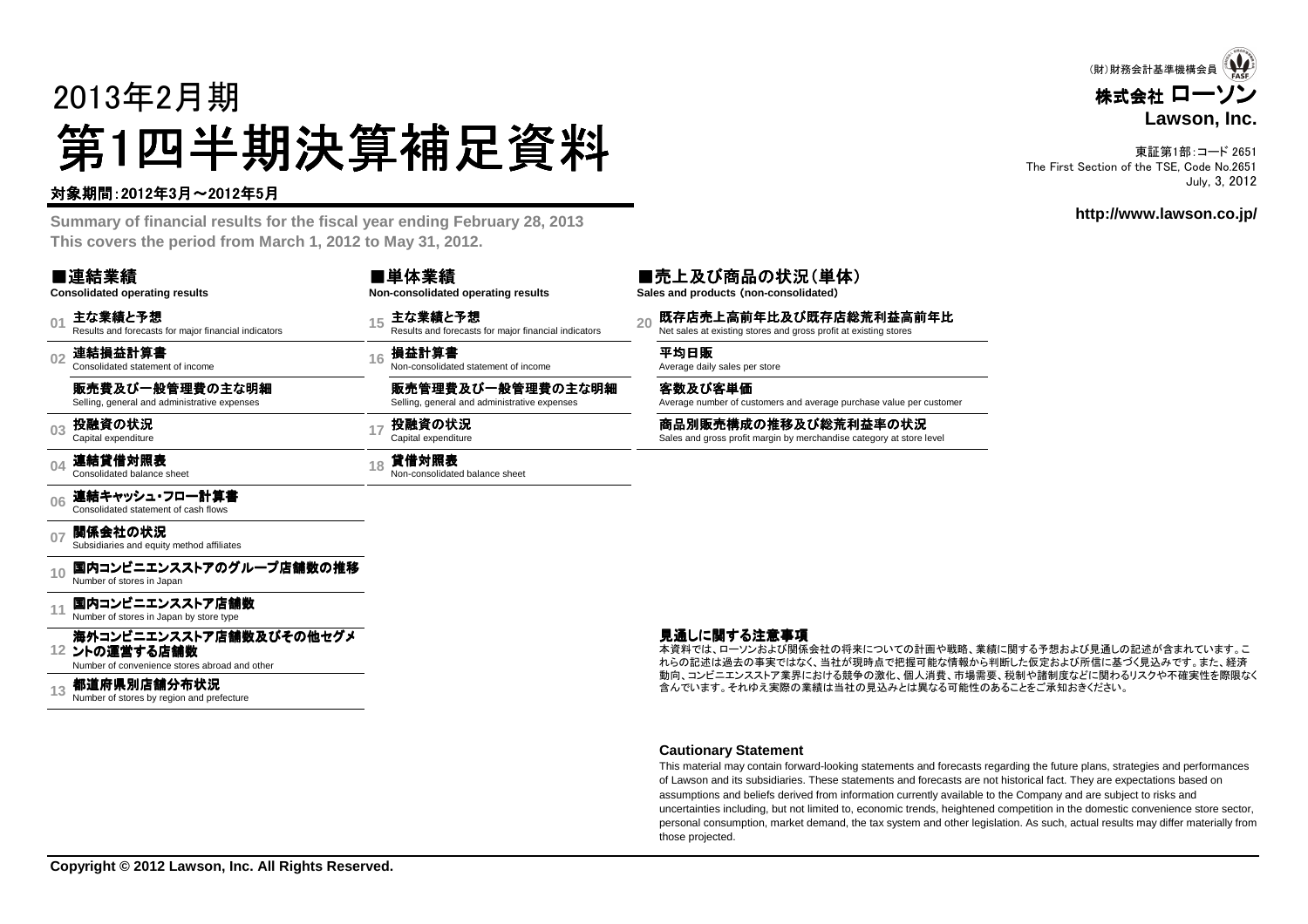### ■主な業績と予想 **Results and forecasts for major financial indicators**

|                                                                                               |                      | 2010年度/FY2010 |                                   |           |                      | 2011年度/FY2011          |                                   |           |                                   |           | 2012年度/FY2012                     |                   |
|-----------------------------------------------------------------------------------------------|----------------------|---------------|-----------------------------------|-----------|----------------------|------------------------|-----------------------------------|-----------|-----------------------------------|-----------|-----------------------------------|-------------------|
|                                                                                               | 第1四半期/1Q             |               | 通期/Full year                      |           | 第1四半期/1Q             |                        | 通期/Full year                      |           | 第1四半期/1Q                          |           | 通期計画/Full year (Forecast)         |                   |
|                                                                                               | 2010.3.1 - 2010.5.31 | 前年比/YoY       | 2010.3.1 - 2011.2.28<br>金額/Amount | 前年比/YoY   | 2011.3.1 - 2011.5.31 | 前年比/YoY                | 2011.3.1 - 2012.2.29<br>金額/Amount | 前年比/YoY   | 2012.3.1 - 2012.5.31<br>金額/Amount | 前年比/YoY   | 2012.3.1 - 2013.2.28<br>金額/Amount |                   |
| チェーン全店売上高 (百万円) Total net sales (millions of yen)                                             | 金額/Amount<br>401,524 | 97.9%         | 1,682,812                         | 101.0%    | 金額/Amount<br>428,815 |                        | 106.8% 1,825,809                  | 108.5%    | 467,941                           | 109.1%    | 1,964,000                         | 前年比/YoY<br>107.6% |
| 加盟店売上高(百万円)<br>Net sales reported by franchised stores (millions of yen)                      | 353.765              | 93.0%         | 1.499.576                         | 104.6%    | 385.948              |                        | 109.1% 1.651.693                  | 110.1%    | 426.444                           | 110.5%    | $\overline{\phantom{a}}$          |                   |
| 直営店売上高(百万円)<br>Net sales from Company-operated stores (millions of yen)                       | 47.758               | 98.6%         | 183.235                           | 78.8%     | 42.866               | 89.8%                  | 174.115                           | 95.0%     | 41.497                            | 96.8%     | $\overline{\phantom{0}}$          |                   |
| <b>営業総収入</b> (百万円) <sup>*1</sup> Gross operating revenues (millions of yen)                   | 106.586              | 96.9%         | 441.277                           | 94.5%     | 112.020              | 105.1%                 | 478.957                           | 108.5%    | 121.434                           | 108.4%    | 503.000                           | 105.0%            |
| <b>営業利益</b> (百万円) Operating profit (millions of yen)                                          | 11.201               | 91.8%         | 55,540                            | 110.5%    | 12.874               | 114.9%                 | 61.769                            | 111.2%    | 13.950                            | 108.4%    | 66,000                            | 106.8%            |
| 経常利益 (百万円) Recurring profit (millions of yen)                                                 | 10.995               | 90.9%         | 54.594                            | 110.4%    | 12,851               | 116.9%                 | 61.728                            | 113.1%    | 13,763                            | 107.1%    | 65.100                            | 105.5%            |
| 四半期(当期)純利益 (百万円) Net profit (millions of yen)                                                 | 4.081                | 68.3%         | 25.386                            | 202.1%    | $-1.983$             |                        | 24.885                            | 98.0%     | 6.267                             |           | 33,400                            | 134.2%            |
| 1株当たり四半期 (当期) 純利益 (円)*2 Net profit per share (yen)                                            |                      | 41.15         |                                   | 254.61    |                      | $-19.85$               |                                   | 249.17    |                                   | 62.74     | 334.38                            |                   |
| 純資産 (百万円) Net assets (millions of yen)                                                        |                      | 195,241       |                                   | 208,466   |                      | 198,200                | 214,662                           |           | 210,847                           |           | $\overline{\phantom{m}}$          |                   |
| 総資産 (百万円) Total assets (millions of yen)                                                      |                      | 481.213       |                                   | 476.036   |                      | 526.118                |                                   | 531.453   |                                   | 577.748   | $\overline{\phantom{m}}$          |                   |
| 1株当たり純資産 (円) Net assets per share (yen)                                                       |                      | 1,896.65      |                                   | 2,037.50  |                      | 1,932.93               |                                   | 2,114.00  |                                   | 2,081.77  | $\overline{\phantom{0}}$          |                   |
| 総資産四半期(当期)純利益率 ROA                                                                            |                      | 0.9%          |                                   | 5.5%      |                      | $-0.4%$                |                                   | 4.9%      |                                   | 1.1%      | $\overline{\phantom{m}}$          |                   |
| 自己資本四半期(当期)純利益率 ROE                                                                           |                      | 2.2%          |                                   | 12.8%     |                      | $-1.0%$                |                                   | 12.0%     |                                   | 3.0%      | $\overline{\phantom{m}}$          |                   |
| 流動比率 Current ratio                                                                            |                      | 73.8%         |                                   | 75.3%     |                      | 78.1%                  |                                   | 73.5%     |                                   | 75.9%     | $\overline{\phantom{m}}$          |                   |
| 固定比率 Fixed ratio                                                                              |                      | 171.0%        |                                   | 162.7%    |                      | 176.4%                 |                                   | 175.8%    |                                   | 181.0%    | $\overline{\phantom{m}}$          |                   |
| 自己資本比率 Shareholder's equity ratio                                                             |                      | 39.1%         |                                   | 42.7%     |                      | 36.7%                  |                                   | 39.7%     |                                   | 36.0%     | $\overline{\phantom{a}}$          |                   |
| 営業活動によるキャッシュフロー(百万円)<br>Net cash provided by (used in) operating activities (millions of yen) |                      | 54,537        |                                   | 72,210    |                      | 59,970                 |                                   | 86,356    |                                   | 63,121    |                                   |                   |
| 投資活動によるキャッシュフロー(百万円)<br>Net cash provided by (used in) investing activities (millions of yen) |                      | $-4,820$      |                                   | $-30,522$ |                      | $-7.871$               |                                   | $-52,912$ |                                   | $-14,584$ |                                   |                   |
| 財務活動によるキャッシュフロー(百万円)<br>Net cash provided by (used in) financing activities (millions of yen) |                      | $-10,756$     |                                   | $-28,798$ |                      | $-10.829$<br>$-27.544$ |                                   | $-11,792$ |                                   |           |                                   |                   |
| 現金及び現金同等物の期末残高 (百万円)<br>Cash and cash equivalents at end of period (millions of yen)          |                      | 93,803        |                                   | 67,712    |                      | 108,992                |                                   | 73,670    |                                   | 110,453   |                                   |                   |
|                                                                                               |                      |               |                                   |           |                      |                        |                                   |           |                                   |           |                                   |                   |
| 国内総店舗数"<br>Number of stores in Japan                                                          |                      | 9,792         |                                   | 9,994     |                      | 10,017                 |                                   | 10,457    |                                   | 10,732    | 11,007                            |                   |

(注)

\*1 営業総収入は直営店売上高、加盟店からの収入等の合計です。

\*2 通期計画の1株当たり当期純利益に関しては、2012年5月31日現在の期末発行済株式数を用いて算出しております。

\*3 「国内総店舗数」は、当社連結グループの運営するコンビニエンスストアの店舗数であり、(株)九九プラス、(株)ローソン沖縄、(株)

ローソン富山の運営する店舗数を含めております。

Notes

\*1 The gross operating revenues are a sum of total sales of Lawson group stores and commissions from franchised stores.

\*2 Forecasted net profit per share in the full-year plan is calculated based on the number of outstanding share as of May 31, 2012. \*3 The number of stores in Japan is a total number of stores operated by the consolidated Lawson group, including the number

of stores operated by Ninety-nine Plus, Inc., Lawson Okinawa, Inc. and Lawson Toyama, Inc.

**LAWSON**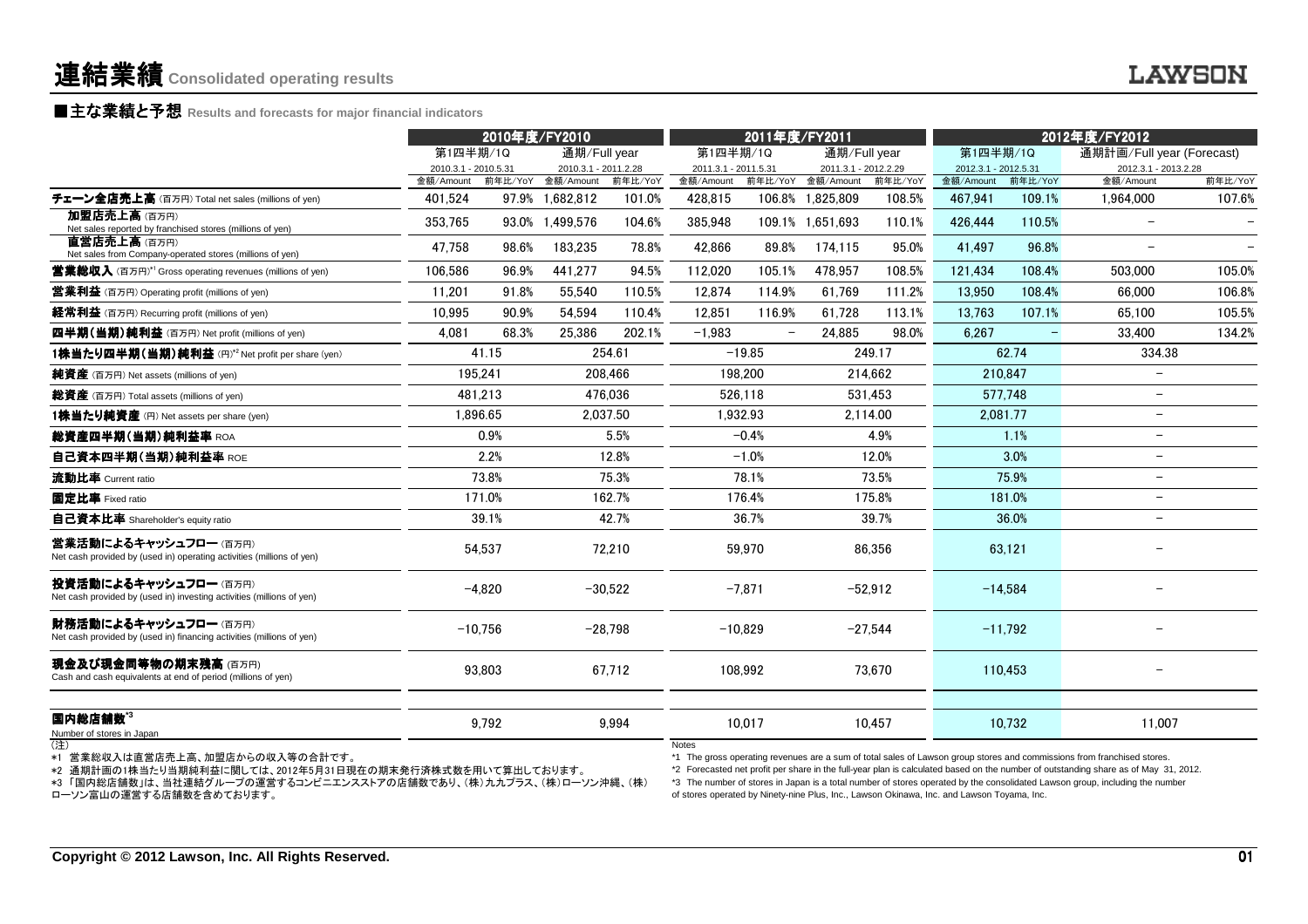| <b>A.営業総収入</b> Gross operating revenues                            | $B + E$         | 106,586                  | 112,020  | 105.1%                   | 121,434 | 108.4% | 9,414     |
|--------------------------------------------------------------------|-----------------|--------------------------|----------|--------------------------|---------|--------|-----------|
| <b>B.売上高</b> Net sales <sup>1</sup>                                |                 | 48,026                   | 49.399   | 102.9%                   | 50,878  | 103.0% | 1,479     |
| $C.E.L原価 Cost of goods sold*2$                                     |                 | 35,544                   | 37,076   | 104.3%                   | 38,191  | 103.0% | 1,114     |
| D.売上総利益 Gross profit on sales <sup>3</sup>                         | $B - C$         | 12,482                   | 12,322   | 98.7%                    | 12,687  | 103.0% | 364       |
| <b>E.営業収入</b> Operating revenues                                   | $F + G$         | 58,559                   | 62,621   | 106.9%                   | 70,556  | 112.7% | 7,934     |
| F.加盟店からの収入 Franchise commission from franchised stores             |                 | 46,308                   | 49,718   | 107.4%                   | 55,724  | 112.1% | 6,005     |
| G.その他の営業収入 Other                                                   |                 | 12,251                   | 12,903   | 105.3%                   | 14,832  | 115.0% | 1,929     |
| <b>H.営業総利益</b> Gross operating profit                              | $A - C = D + E$ | 71,042                   | 74,944   | 105.5%                   | 83,243  | 111.1% | 8,299     |
| ${\bf I}.$ 販売費及び一般管理費 Selling, general and administrative expenses |                 | 59,840                   | 62,069   | 103.7%                   | 69,293  | 111.6% | 7,224     |
| <b>J.営業利益</b> Operating profit                                     | $H - I$         | 11,201                   | 12.874   | 114.9%                   | 13.950  | 108.4% | 1,075     |
| 當業外収益 Non-operating income                                         |                 | 501                      | 463      | 92.3%                    | 467     | 100.9% |           |
| 営業外費用 Non-operating expenses                                       |                 | 706                      | 486      | 68.8%                    | 654     | 134.5% | 167       |
| 経常利益 Recurring profit                                              |                 | 10,995                   | 12,851   | 116.9%                   | 13.763  | 107.1% | 911       |
| 特別利益 Extraordinary gain                                            |                 | $\overline{\phantom{m}}$ | 20       | $\overline{\phantom{m}}$ | 289     |        | 269       |
| 特別損失 Extraordinary loss                                            |                 | 3,172                    | 14,138   | 445.6%                   | 3,048   | 21.6%  | $-11,089$ |
| 税金等調整前四半期純利益 Income before income taxes                            |                 | 7,823                    | $-1,266$ | $\overline{\phantom{0}}$ | 11,003  |        | 12,270    |
| 法人税等 Income taxes                                                  |                 | 3,567                    | 548      | 15.4%                    | 4,752   | 866.9% | 4,204     |
| 少数株主損益調整前四半期純利益 Income before minority interests                   |                 |                          | $-1,814$ | $\overline{\phantom{0}}$ | 6,251   |        | 8,065     |
| 少数株主利益 Minority interests in net profit                            |                 | 174                      | 168      | 96.6%                    | $-16$   |        | $-184$    |
| 四半期純利益 Net profit                                                  |                 | 4,081                    | $-1,983$ | $\overline{\phantom{m}}$ | 6,267   |        | 8,250     |
|                                                                    |                 |                          |          |                          |         |        |           |

■連結損益計算書 ■連結損益計算書**Consolidated statement of income** 2010年度第 2010年度第1四半期累計期間 1四半期累計期間 前年増減

2011年度第 2011年度第1四半期累計期間 1四半期累計期間2011.3.1 - 2011.5.31

2010.3.1 - 2010.5.31

 $B + E$ 

百万円/Millions of yen

## ■販売費及び一般管理費の主な明細 **Selling, general and administrative expenses**

|                                                          | 2012年度第1四半期累計期間<br>2011年度第1四半期累計期間<br>2010年度第1四半期累計期間 |                      | 前年増減    |                      |        |                     |
|----------------------------------------------------------|-------------------------------------------------------|----------------------|---------|----------------------|--------|---------------------|
|                                                          | 2010.3.1 - 2010.5.31                                  | 2011.3.1 - 2011.5.31 |         | 2012.3.1 - 2012.5.31 |        | Increase (Decrease) |
|                                                          | 百万円/Millions of yen                                   | 百万円/Millions of yen  | 前年比/YoY | 百万円/Millions of yen  | 前年比YoY | 百万円/Millions of yen |
| 地代家賃 Rents                                               | 17.972                                                | 19.029               | 105.9%  | 20.459               | 107.5% | 1,430               |
| 人件費 Personal expenses                                    | 14.218                                                | 14.626               | 102.9%  | 15.498               | 106.0% | 872                 |
| 動産リース料 Equipment leasing charges                         | 2,732                                                 | 2.257                | 82.6%   | 1.613                | 71.5%  | $-643$              |
| 有形固定資産減価償却費 Depreciation of property and store equipment | 5,550                                                 | 6.516                | 117.4%  | 7.636                | 117.2% | 1.119               |
| 広告宣伝費 Advertising and promotional expenses <sup>*4</sup> | 2,905                                                 | 2.629                | 90.5%   | 4.458                | 169.6% | 1,829               |
| その他 Other                                                | 16.461                                                | 17.010               | 103.3%  | 19.626               | 115.4% | 2.616               |
| 合計 Total                                                 | 59.840                                                | 62.069               | 103.7%  | 69.293               | 111.6% | 7.224               |
| (注)                                                      |                                                       | Notes                |         |                      |        |                     |

\*1「売上高」は、商品売上高です。

\*2 「売上原価」は、商品売上原価です。

\*3 「売上総利益」は、商品売上総利益です。

\*4 「広告宣伝費」には、ポイント引当金繰入額を含んでおります。

 \*1 Net sales of goods. \*1 Net sales of goods.

\*2 Cost of goods sold.

\*3 Gross profit on goods sales.

\*4 "Advertising and promotional expenses" include provision for point card certificates.

Increase (Decrease)

百万円/Millions of yen 前年比/YoY 百万円/Millions of yen 前年比/YoY 百万円/Millions of yen

2012年度第 2012年度第1四半期累計期間 1四半期累計期間2012.3.1 - 2012.5.31

連結業績**Consolidated operating results**

A.営業総収入 Gross operating revenues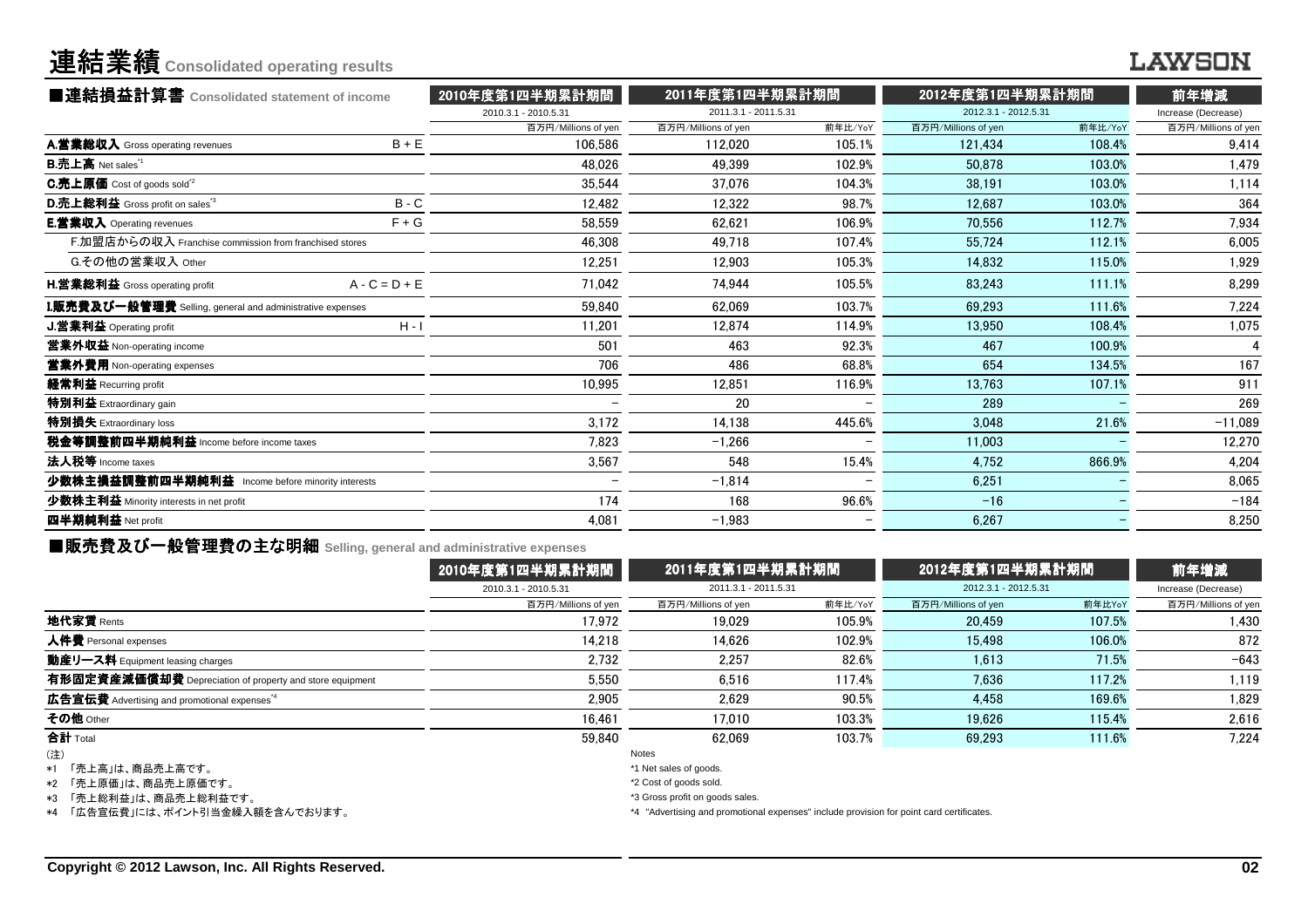| 連結業績 Consolidated operating results |  |  |
|-------------------------------------|--|--|
|                                     |  |  |

### **LAWSON**

| ■投融資の状況                                                                  | 2010年度第1四半期累計期間      | 2011年度第1四半期累計期間      | 2012年度第1四半期累計期間      | 前年増減                | 2012年度計画                        |
|--------------------------------------------------------------------------|----------------------|----------------------|----------------------|---------------------|---------------------------------|
| <b>Capital expenditure</b>                                               | 2010.3.1 - 2010.5.31 | 2011.3.1 - 2011.5.31 | 2012.3.1 - 2012.5.31 | Increase (Decrease) | Forecast / 2012.3.1 - 2013.2.28 |
|                                                                          | 百万円/Millions of yen  | 百万円/Millions of yen  | 百万円/Millions of yen  | 百万円/Millions of yen | 百万円/Millions of yen             |
| 新店投資<br>New store investments                                            | 3,608                | 3,154                | 9,155                | 6,001               | 31,000                          |
| 既存店投資<br>Existing store investments                                      | 1,493                | 1,386                | 1,742                | 356                 | 13,000                          |
| システム関連投資<br>IT-related investments                                       | 2,304                | 1,993                | 1,366                | $-627$              | 6,000                           |
| その他<br>Other                                                             | 696                  | 904                  | 553                  | $-351$              |                                 |
| 投資小計<br>Subtotal                                                         | 8,101                | 7,437                | 12,817               | 5,380               | 50,000                          |
| 出資·融資<br>Investments and advances                                        | $-225$               | 33                   | $-33$                | $-66$               |                                 |
| リース                                                                      | 3,322                | 3,218                | 5,757                | 2,539               | 22,000                          |
| <u>Leases"</u><br>合計<br>Total                                            | 11,198               | 10,688               | 18,541               | 7,853               | 72,000                          |
| 有形固定資産減価償却費<br>Depreciation of property and store equipment <sup>2</sup> | 5,550                | 6,516                | 7,636                | 1,120               | 33,400                          |
| 無形固定資産償却費<br>Amortization of intangible assets                           | 2,090                | 2,163                | 2,434                | 271                 | 10,300                          |
| 減価償却費計<br>Total depreciation and amortization                            | 7,640                | 8,679                | 10,070               | 1,391               | 43,700                          |
| (3)                                                                      |                      |                      | $N = 1 - 1$          |                     |                                 |

(注)

\*1 2012年度のリース債務の返済による支出は3,134百万円です。

\*2 新リース会計の適用により、有形固定資産減価償却費には、売買処理されるリース物件の減価償却費を含んでおります。

Notes\*1 The amount of repayments of lease obligations (consolidated) is 3,134 million of yen in FY2012.

 \*2 Depreciation of property and store equipment includes depreciation for leased property treated as a sale-and-purchasetransaction due to the application of new lease accounting standards in Japan.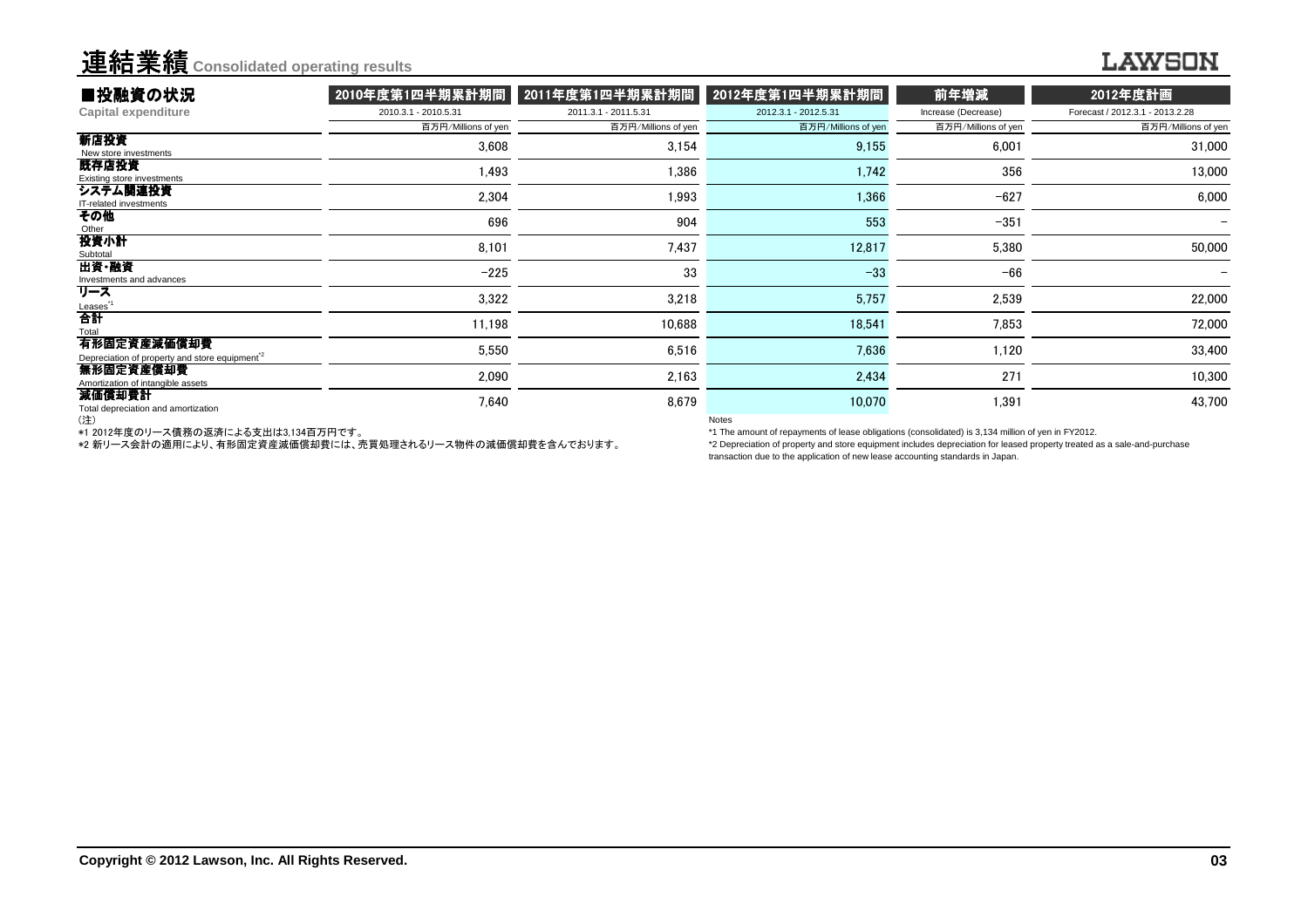### ■連結貸借対照表 Consolidated balance sheet

|                                                                            | 2010年度<br>(2011年2月28日現在) | 2011年度<br>(2012年2月29日現在) | 2012年度第1四半期<br>(2012年5月31日現在) | 2011年度末からの増減                       |
|----------------------------------------------------------------------------|--------------------------|--------------------------|-------------------------------|------------------------------------|
|                                                                            | FY2010 (As of 2011.2.28) | FY2011 (As of 2012.2.29) | FY2012 1Q (As of 2012.5.31)   | Increase (Decrease) from 2012.2.29 |
| [資産の部 Assets]                                                              | 百万円/Millions of yen      | 百万円/Millions of yen      | 百万円/Millions of yer           | 百万円/Millions of yen                |
| 流動資産 Current assets                                                        | 145.009                  | 160.157                  | 201.402                       | 41,244                             |
| 現金及び預金 Cash and deposits                                                   | 74,816                   | 79.074                   | 122.657                       | 43,582                             |
| 加盟店貸勘定 Accounts receivable - due from franchised stores                    | 16,159                   | 19,521                   | 21,609                        | 2,088                              |
| 有価証券 Marketable securities                                                 | 2,999                    | 4,999                    |                               | $-4,999$                           |
| 商品 Merchandise inventories                                                 | 7,011                    | 8,075                    | 8.407                         | 331                                |
| 未収入金 Accounts receivable - other                                           | 29,285                   | 32,645                   | 34,158                        | 1.513                              |
| 繰延税金資産 Deferred tax assets                                                 | 4.943                    | 4.800                    | 3.216                         | $-1,583$                           |
| その他 Other                                                                  | 9.891                    | 11.190                   | 11.511                        | 321                                |
| 貸倒引当金 Allowance for doubtful accounts                                      | $-97$                    | $-149$                   | $-158$                        | $-9$                               |
| 固定資産 Noncurrent assets                                                     | 331,026                  | 371,295                  | 376,346                       | 5,050                              |
| 有形固定資産 Property, plant and equipment                                       | 158.833                  | 183,835                  | 189,472                       | 5,637                              |
| ・建物及び構築物 Buildings and structures                                          | 96.401                   | 107.061                  | 109.507                       | 2,446                              |
| ・車両運搬具及び工具器具備品 Vehicles, tools, furniture and fixtures                     | 13,241                   | 14,013                   | 14,556                        | 543                                |
| •その他 Other                                                                 | 49.190                   | 62.759                   | 65.407                        | 2,647                              |
| 無形固定資産 Intangible assets                                                   | 36,096                   | 38,977                   | 37,449                        | $-1,527$                           |
| 投資その他の資産 Investments and other assets                                      | 136.096                  | 148.483                  | 149.424                       | 941                                |
| ・長期貸付金 Long-terms loans receivable                                         | 31,825                   | 32.138                   | 32.714                        | 575                                |
| •差入保証金 Guarantee deposits                                                  | 81,654                   | 83,665                   | 84,223                        | 557                                |
| •繰延税金資産 Deferred tax assets                                                | 13.253                   | 16.870                   | 17.551                        | 680                                |
| •破産更生債権等 Bankruptcy and reorganization claims                              | 15,372                   | 15.136                   | 15.142                        | 6                                  |
| •その他 Other                                                                 | 10.037                   | 16.523                   | 15.604                        | $-919$                             |
| •貸倒引当金 Allowance for doubtful accounts                                     | $-16,047$                | $-15,851$                | $-15,811$                     | 40                                 |
| 資産合計 Total Assets                                                          | 476,036                  | 531,453                  | 577,748                       | 46,295                             |
| 有形固定資産の減価償却累計額<br>Accumulated depreciation of property and store equipment | 153.499                  | 180.425                  | 187.084                       | 6,658                              |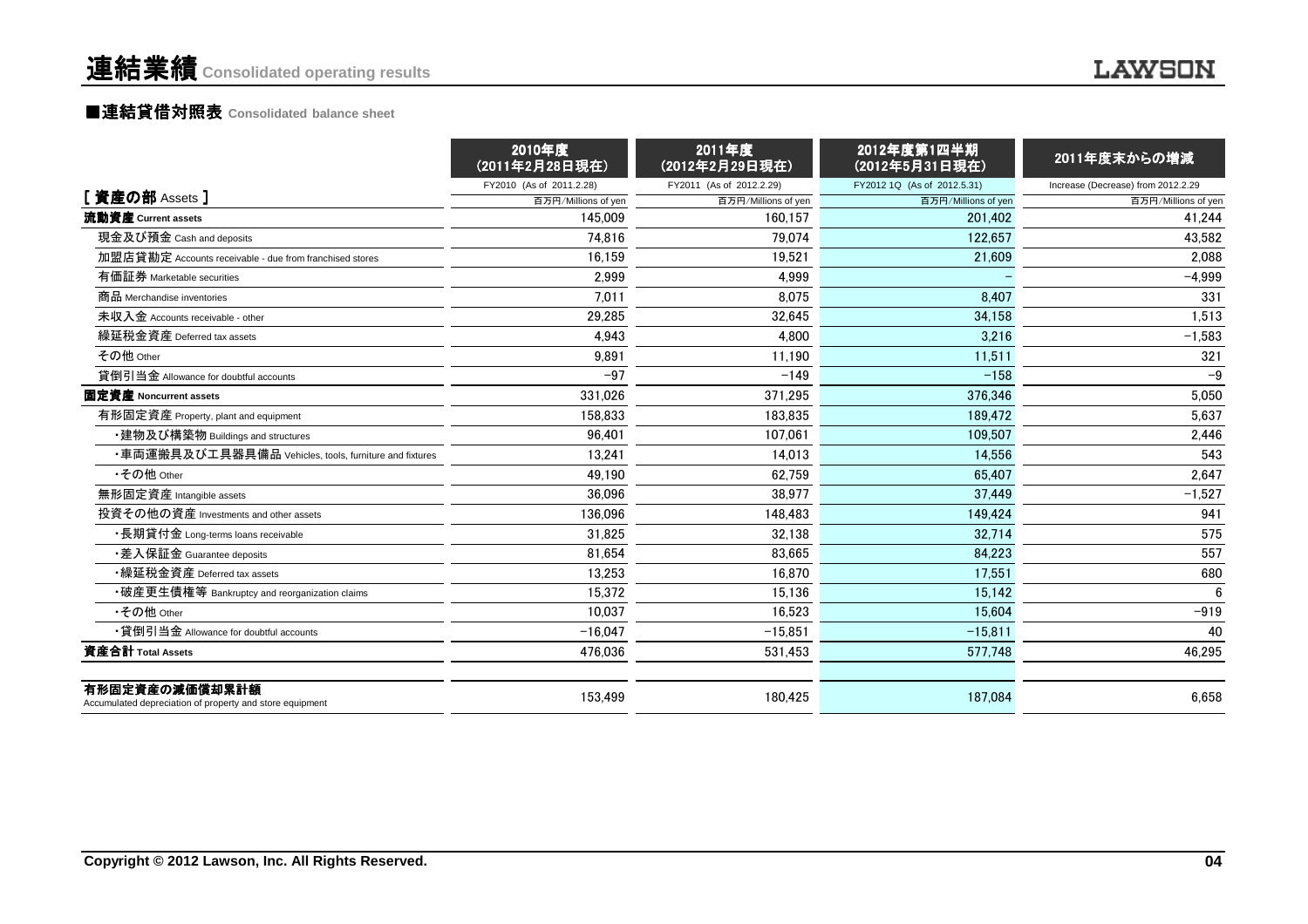### ■連結貸借対照表 Consolidated balance sheet

|                                                                                             | 2010年度<br>(2011年2月28日現在)       | 2011年度<br>(2012年2月29日現在)       | 2012年度第1四半期<br>(2012年5月31日現在)  | 2011年度末からの増減                       |
|---------------------------------------------------------------------------------------------|--------------------------------|--------------------------------|--------------------------------|------------------------------------|
| [負債の部 Liabilities]                                                                          | FY2010 (As of 2011.2.28)       | FY2011 (As of 2012.2.29)       | FY2012 1Q (As of 2012.5.31)    | Increase (Decrease) from 2012.2.29 |
| 流動負債 Current liabilities                                                                    | 百万円/Millions of yen<br>192,595 | 百万円/Millions of yen<br>217,978 | 百万円/Millions of yen<br>265,274 | 百万円/Millions of yen<br>47,295      |
| 買掛金 Accounts payable - trade                                                                | 81,398                         | 88,262                         | 97.753                         | 9,491                              |
| 加盟店借勘定 Accounts payable - due to franchised stores                                          | 1.179                          | 1,390                          | 1.543                          | 153                                |
| 未払法人税等 Income taxes payable                                                                 | 10,673                         | 15,305                         | 4,010                          | $-11,294$                          |
| 預り金 Deposits payable                                                                        | 62,340                         | 75,004                         | 124,155                        | 49,150                             |
| 賞与引当金 Provision for bonuses                                                                 | 3,768                          | 3,204                          | 1,831                          | $-1,373$                           |
| ポイント引当金 Provision for point card certificates                                               | 1,287                          | 701                            | 473                            | $-228$                             |
| その他 Other                                                                                   | 31,947                         | 34,110                         | 35,506                         | 1,395                              |
| 固定負債 Noncurrent liabilities                                                                 | 74,974                         | 98,812                         | 101.626                        | 2,814                              |
| 退職給付引当金 Liability for employees' retirement benefits                                        | 7,529                          | 8,745                          | 8,996                          | 251                                |
| 役員退職慰労引当金<br>Allowance for retirement benefits to executive officers and corporate auditors | 234                            | 308                            | 276                            | $-31$                              |
| 長期預り保証金 Long-term guarantee deposits                                                        | 37,139                         | 35,735                         | 35,752                         | 16                                 |
| 資産除去債務 Asset retirement obligations                                                         |                                | 15,161                         | 15,658                         | 497                                |
| その他 Other                                                                                   | 30,070                         | 38,862                         | 40,943                         | 2,081                              |
| 負債合計 Total liabilities                                                                      | 267,570                        | 316,791                        | 366,900                        | 50,109                             |
| [純資産の部 Net assets]                                                                          |                                |                                |                                |                                    |
| 株主資本 Shareholders' equity                                                                   | 204,117                        | 211,835                        | 208.817                        | $-3,018$                           |
| 資本金 Common stock                                                                            | 58,506                         | 58,506                         | 58,506                         |                                    |
| 資本剰余金 Capital surplus                                                                       | 47.696                         | 47.707                         | 47.707                         | $\Omega$                           |
| 利益剰余金 Retained earnings                                                                     | 99,608                         | 107,249                        | 104,227                        | $-3,021$                           |
| 自己株式 Treasury stock                                                                         | $-1,693$                       | $-1,627$                       | $-1,624$                       | 3                                  |
| その他の包括利益累計額 Accumulated other comprehensive income                                          | $-638$                         | $-680$                         | $-879$                         | $-199$                             |
| その他有価証券評価差額金<br>Net unrealized gain (loss) on available-for-sale securities                 | $-4$                           | $-11$                          | $-21$                          | $-10$                              |
| 土地再評価差額金 Revaluation reserve for land                                                       | $-634$                         | $-567$                         | $-567$                         |                                    |
| 為替換算調整勘定 Foreign currency translation adjustments                                           |                                | $-101$                         | $-289$                         | $-188$                             |
| 新株予約権 Subscription rights to shares                                                         | 405                            | 442                            | 442                            | $-0$                               |
| 少数株主持分 Minority interests                                                                   | 4,581                          | 3,064                          | 2,468                          | $-596$                             |
| 純資産合計 Net assets                                                                            | 208,466                        | 214,662                        | 210,847                        | $-3,814$                           |
| 負債純資産合計 Liabilities and net assets                                                          | 476,036                        | 531,453                        | 577,748                        | 46,295                             |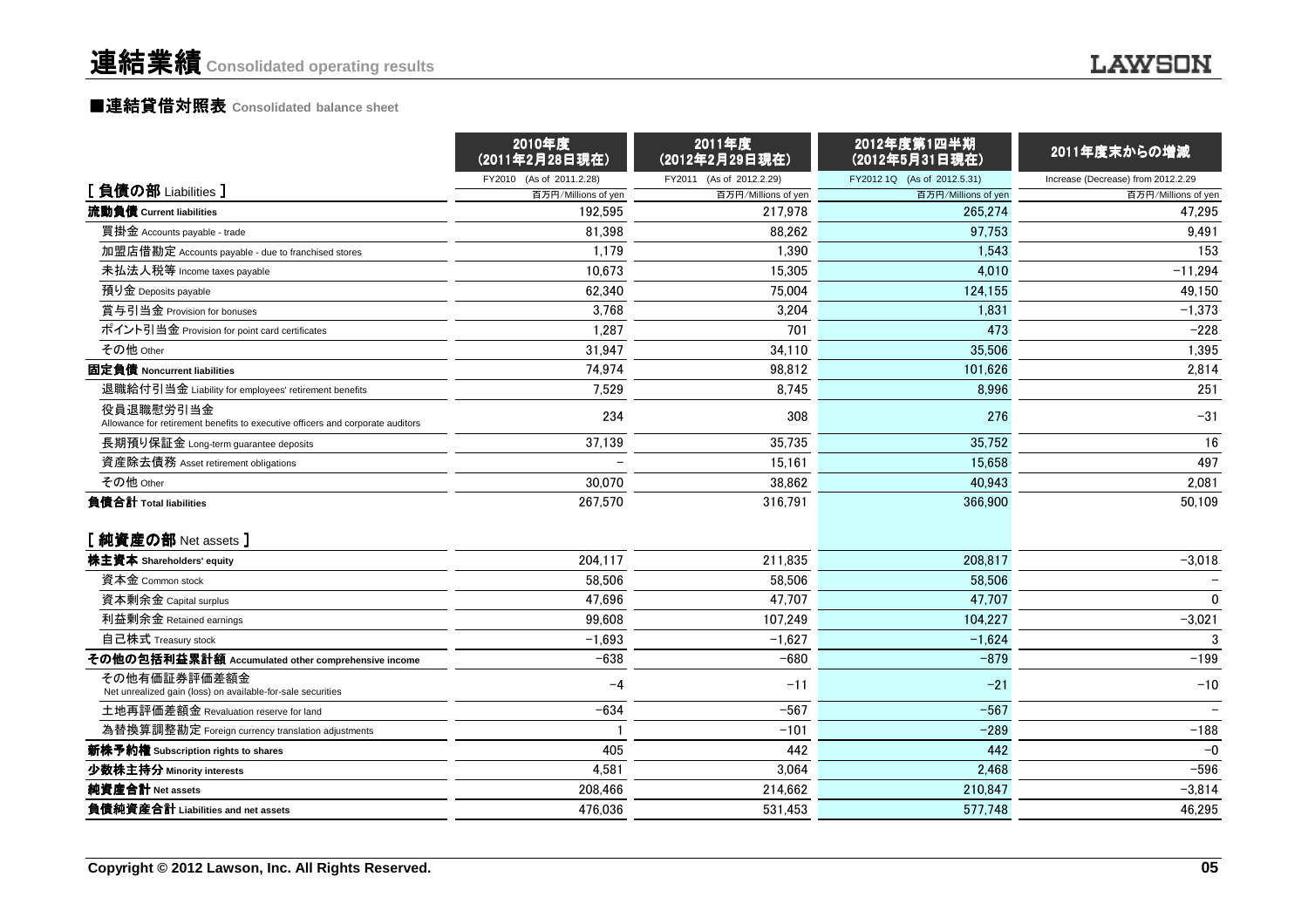# ■連結キャッシュ・フロー計算書 Consolidated statement of cash flows<br>————————————————————

|                                                                                                                           | 2010年度第1四半期累計期間      | 2011年度第1四半期累計期間      | 2012年度第1四半期累計期間      | 前年増減                |
|---------------------------------------------------------------------------------------------------------------------------|----------------------|----------------------|----------------------|---------------------|
| Ⅰ.営業活動によるキャッシュ・フロー                                                                                                        | 2010.3.1 - 2010.5.31 | 2011.3.1 - 2011.5.31 | 2012.3.1 - 2012.5.31 | Increase (Decrease) |
| I. Net cash provided by (used in) operating activities                                                                    | 百万円/Millions of yen  | 百万円/Millions of yen  | 百万円/Millions of yen  | 百万円/Millions of yen |
| <b>税金等調整前四半期純利益</b> Income before income taxes                                                                            | 7.823                | $-1.266$             | 11.003               | 12.270              |
| 減価償却費 Depreciation and amortization                                                                                       | 7.640                | 8,679                | 10,070               | 1,390               |
| 減損損失 Impairment loss                                                                                                      | 2.180                | 2.219                | 2.562                | 342                 |
| 売上債権の増減額(マイナスは増加)<br>Decrease (increase) in notes and accounts receivable                                                 | 6,544                | $-881$               | $-2,054$             | $-1,172$            |
| 仕入債務の増減額(マイナスは減少)<br>Increase (decrease) in notes and accounts payable                                                    | 9.013                | 10.475               | 9.577                | $-897$              |
| 未払金の増減額(マイナスは減少) Increase (decrease) in accounts payable - other                                                          | $-6,199$             | $-1,577$             | $-136$               | 1,441               |
| 預り金の増減額(マイナスは減少) Increase (decrease) in deposits payable                                                                  | 36.425               | 45,566               | 49,150               | 3,584               |
| その他の資産·負債の増減額 Other - net                                                                                                 | 2,394                | $-1,085$             | $-1,763$             | $-677$              |
| 災害損失の支払額 Payments for loss on disaster                                                                                    |                      | $-1,049$             |                      | 1,049               |
| 法人税等の支払額 Income taxes paid                                                                                                | $-10.227$            | $-11.028$            | $-14,494$            | $-3,465$            |
| その他の増減額 Other - net                                                                                                       | $-1,057$             | 9,920                | $-795$               | $-10,715$           |
| 営業活動によるキャッシュ・フロー Net cash provided by (used in) operating activities                                                      | 54,537               | 59,970               | 63,121               | 3.150               |
| Ⅱ.投資活動によるキャッシュ・フロー<br>II. Net cash provided by (used in) investing activities<br>定期預金の預入による支出 Payments into time deposits |                      |                      |                      |                     |
| 定期預金の払戻による収入 Proceeds from withdrawal of time deposits                                                                    | $-400$               | $-9.900$             | $-11,900$            | $-2,000$            |
| 関係会社株式の取得による支出 Increase in advances to associated company                                                                 | 3.000                | 9,500                | 10.100<br>$-605$     | 600<br>$-605$       |
| 有形固定資産の取得による支出 Purchase of property, plant and equipment                                                                  | -4,941               | $-4,789$             | $-9,883$             | $-5,093$            |
| 無形固定資産の取得による支出 Purchase of intangible assets                                                                              | $-2.402$             | $-1.952$             | $-1,237$             | 715                 |
| 差入保証金の増減額(純額) Increase(decrease) in lease deposit-net                                                                     | 288                  | $-309$               | $-551$               | $-241$              |
| その他 Other - net                                                                                                           | $-364$               | $-420$               | $-507$               | $-87$               |
| 投資活動によるキャッシュ・フロー Net cash provided by (used in) investing activities                                                      | $-4.820$             | $-7,871$             | $-14,584$            | $-6,712$            |
| Ⅲ.財務活動によるキャッシュ・フロー<br>III. Net cash provided by (used in) financing activities                                            |                      |                      |                      |                     |
| リース債務の返済による支出 Repayments of lease obligations                                                                             | $-2.801$             | $-2.322$             | $-3.134$             | $-811$              |
| 配当金の支払額 Cash dividends paid                                                                                               | $-7.933$             | $-8.488$             | $-9.289$             | $-800$              |
| その他 Other - net                                                                                                           | $-21$                | $-18$                | 631                  | 649                 |
| 財務活動によるキャッシュ・フロー Net cash provided by (used in) financing activities                                                      | $-10.756$            | $-10.829$            | $-11,792$            | $-963$              |
|                                                                                                                           |                      |                      |                      |                     |
| IV.現金及び現金同等物の期末残高<br>IV. Cash and cash equivalents at end of period                                                       | 93,803               | 108,992              | 110,453              | 1,461               |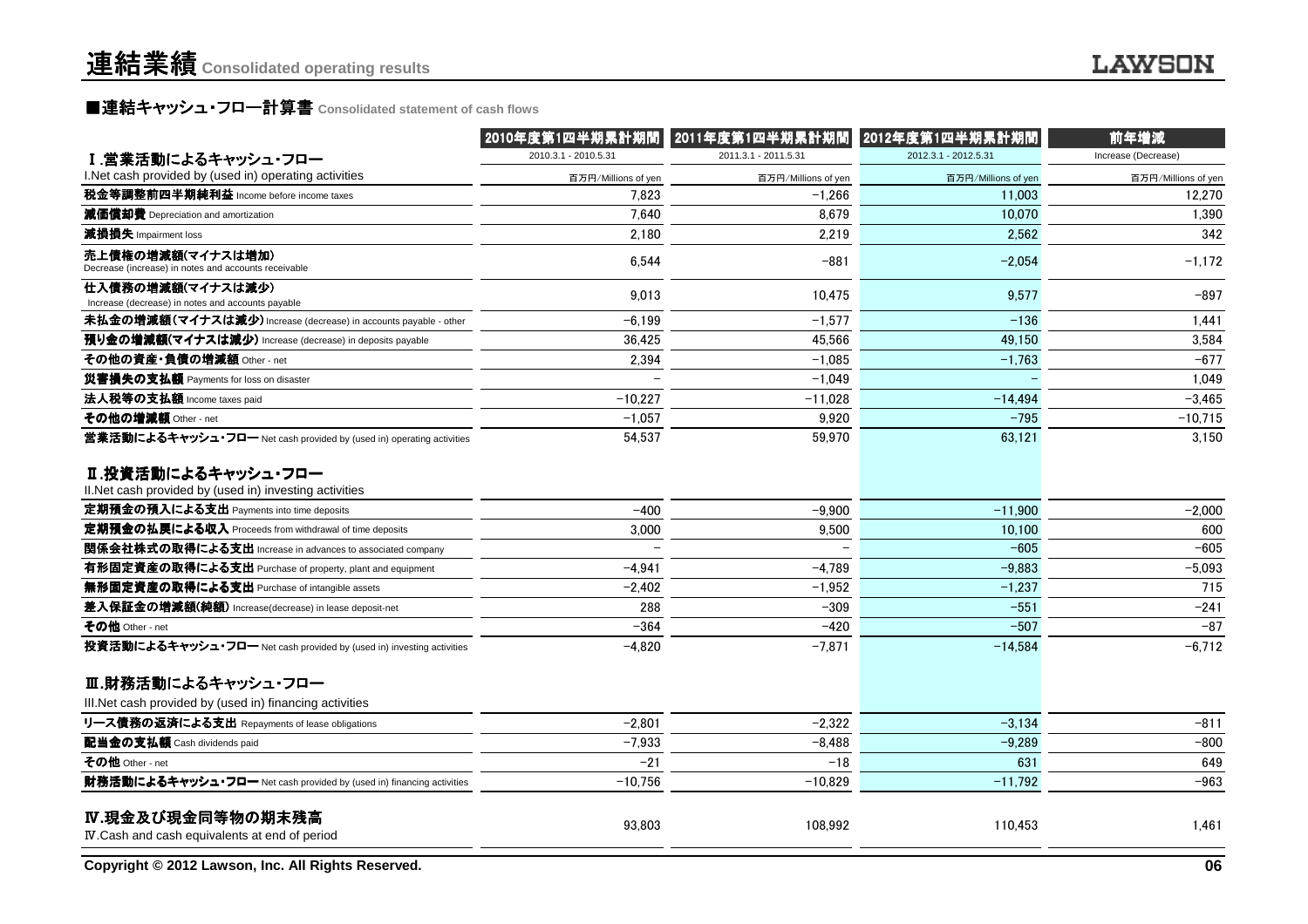連結業績**Consolidated operating results**

### ■関係会社の状況 **Subsidiaries and equity method affiliates**

| 1.連結子会社                    | (株)九九プラス                                                                   | (株)ローソン富山                                                                       | 上海華聯羅森有限公司 ៉                                                                                |
|----------------------------|----------------------------------------------------------------------------|---------------------------------------------------------------------------------|---------------------------------------------------------------------------------------------|
| 1. Consolidated subsidiary | Ninety-nine Plus, Inc.                                                     | Lawson Toyama, Inc.                                                             | Shanghai Hualian Lawson, Inc.                                                               |
| 設立日 Date of establishment  | 2000年10月 2000.10                                                           | 2010年9月 2010.9                                                                  | 1996年2月 1996.2                                                                              |
| 決算月 Fiscal year end        | $2$ 月 February                                                             | $2$ 月 February                                                                  | $12月$ December                                                                              |
| <b>出資比率</b> Lawson's share | 100.0%                                                                     | 100.0%                                                                          | 85.0%                                                                                       |
| 事業内容 Business activities   | 生鮮食品コンビニエンスストア事業<br>Operation of a chain of fresh foods convenience stores | 富山県におけるコンビニエンスストア事業<br>LAWSON's chain-store development and operation in Toyama | 中国上海市におけるコンビニエンスストア事業<br>LAWSON's chain-store development and operation in Shanghai, China. |
| 他出資者 Other shareholders    | $\overline{\phantom{m}}$                                                   |                                                                                 | - 華聯集団有限公司 HUALIAN (GROUP) CO., LTD<br>15.0%                                                |

|                                | 2011年5月 | 2012年2月 | 2012年5月             | 2011年5月 | 2012年2月 | 2012年5月             | 2011年3月 | 2011年12月 | 2012年3月             |
|--------------------------------|---------|---------|---------------------|---------|---------|---------------------|---------|----------|---------------------|
|                                |         |         | 百万円/Millions of yen |         |         | 百万円/Millions of yen |         |          | 百万円/Millions of yen |
| チェーン全店売上高 Total net sales      | 47.543  | 196.375 | 50.682              |         | 7.549   | 3.129               | 227     | 1.073    | 247                 |
| 當業総収入 Total operating revenues | 35.242  | 141.801 | 34.097              |         | 1.793   | 736                 | 1,036   | 4.917    | 1,101               |
| 営業利益 Operating profit          | 356     | 1,883   | 339                 |         | $-87$   | 53                  | $-102$  | $-283$   | $-241$              |
| 経常利益 Recurring profit          | 378     | 1.841   | 290                 |         | $-158$  | 54                  | $-101$  | $-278$   | $-247$              |
| 当期純利益 Net profit               | $-804$  | $-747$  | 72                  |         | $-410$  | 189                 | $-103$  | $-443$   | $-269$              |

|                                |         | 重慶羅森便利店有限公司                                                                                  |                     | 大連羅森便利店有限公司                                                                                |              |                     |  |  |
|--------------------------------|---------|----------------------------------------------------------------------------------------------|---------------------|--------------------------------------------------------------------------------------------|--------------|---------------------|--|--|
|                                |         | Chongqing Lawson, Inc.                                                                       |                     | Dalian Lawson, Inc.                                                                        |              |                     |  |  |
| 設立日 Date of establishment      |         | 2010年4月 2010.4                                                                               |                     | 2011年9月 2011.9                                                                             |              |                     |  |  |
| 決算月 Fiscal year end            |         | 12月 December                                                                                 |                     |                                                                                            | 12月 December |                     |  |  |
| 出資比率 Lawson's share            |         | 100.0%                                                                                       |                     | 95.0%                                                                                      |              |                     |  |  |
| 事業内容 Business activities       |         | 中国重慶市におけるコンビニエンスストア事業<br>LAWSON's chain-store development and operation in Chongqing, China. |                     | 中国大連市におけるコンビニエンスストア事業<br>LAWSON's chain-store development and operation in Dailian, China. |              |                     |  |  |
| 他出資者 Other shareholders        |         |                                                                                              |                     | 亜恵 ACASYA. Inc.                                                                            |              | 5.0%                |  |  |
|                                | 2011年3月 | 2011年12月                                                                                     | 2012年3月             | 2011年3月                                                                                    | 2011年12月     | 2012年3月             |  |  |
|                                |         |                                                                                              | 百万円/Millions of yen |                                                                                            |              | 百万円/Millions of yen |  |  |
| チェーン全店売上高 Total net sales      | 21      | 255                                                                                          | 161                 |                                                                                            | 4            | 17                  |  |  |
| 営業総収入 Total operating revenues | 22      | 257                                                                                          | 163                 |                                                                                            | 4            | 17                  |  |  |
| 営業利益 Operating profit          | $-31$   | $-242$                                                                                       | $-118$              |                                                                                            | $-20$        | $-29$               |  |  |
| 経常利益 Recurring profit          | $-35$   | $-249$                                                                                       | $-125$              |                                                                                            | $-26$        | $-36$               |  |  |
| 当期純利益 Net profit               | $-35$   | $-248$                                                                                       | $-125$              |                                                                                            | $-27$        | $-36$               |  |  |

(注)

 上海華聯羅森有限公司は、2011年10月より当社の連結子会社になっております。なお、2009年及び2010年並びに2011年1月から9月までは持分法適用会社でした。 Note Shanghai Hualian Lawson, Inc. has been a consolidated subsidiary of the company since October 2011.Prior to October 2011, it was an equity method company May 2004.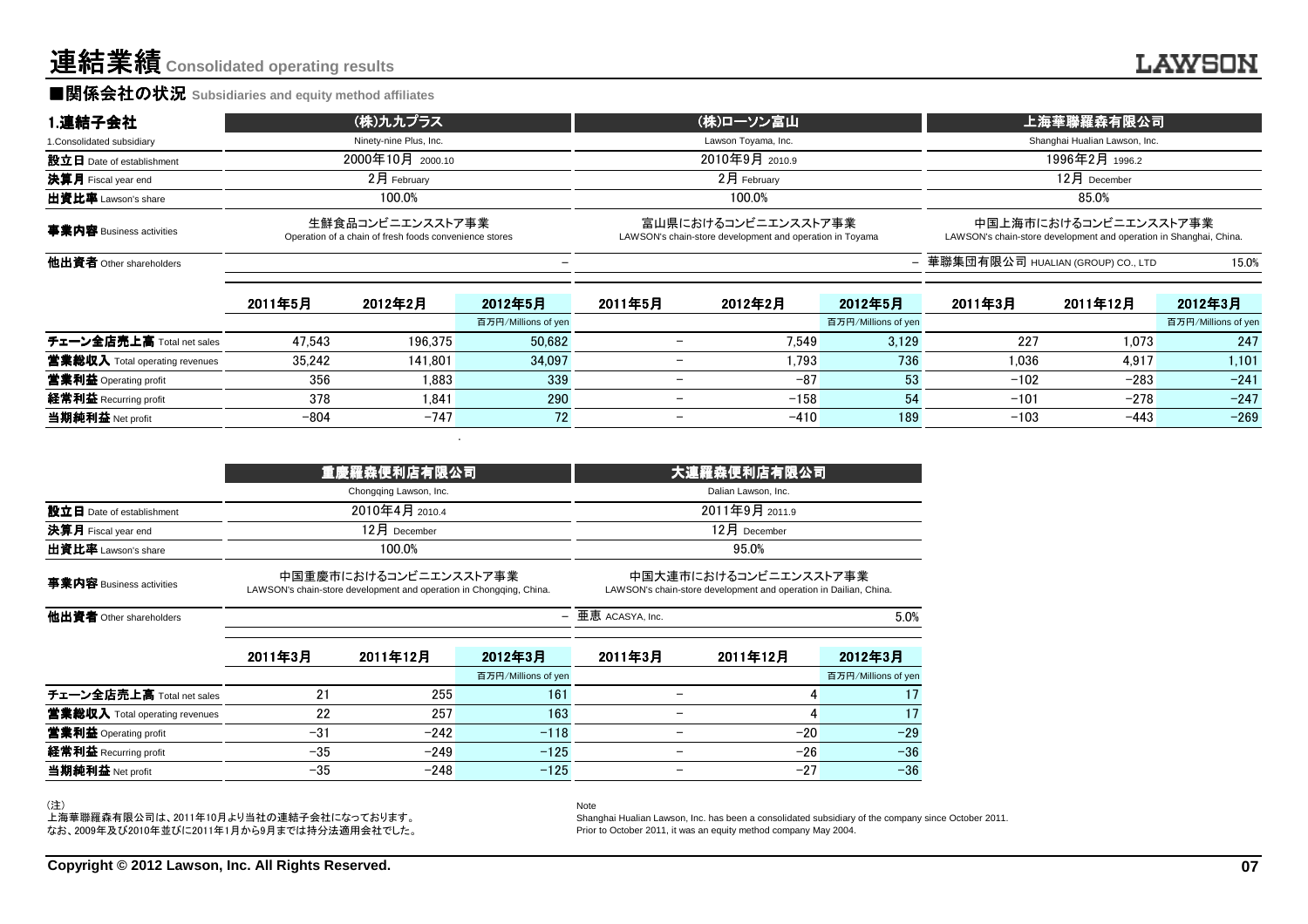|                                  |                | (株)ローソンHMVエンタテイメント                                                                                         |                     |                                                                                                    | (株)ローソン・エイティエム・ネットワークス    |                     | (株)ベストプラクティス                                                            |               |                     |
|----------------------------------|----------------|------------------------------------------------------------------------------------------------------------|---------------------|----------------------------------------------------------------------------------------------------|---------------------------|---------------------|-------------------------------------------------------------------------|---------------|---------------------|
|                                  |                | Lawson HMV Entertainment, Inc.                                                                             |                     |                                                                                                    | Lawson ATM Networks, Inc. |                     | BestPractice, Inc.                                                      |               |                     |
| 設立日 Date of establishment        |                | 1992年7月 1992.7                                                                                             |                     |                                                                                                    | 2001年5月 2001.5            |                     | 2004年3月 2004.3                                                          |               |                     |
| 決算月 Fiscal year end              | $2$ 月 February |                                                                                                            |                     |                                                                                                    | $2$ 月 February            |                     |                                                                         | $2月$ February |                     |
| 出資比率 Lawson's share              | 100.0%         |                                                                                                            |                     | 76.6%                                                                                              |                           |                     |                                                                         | 100.0%        |                     |
| 事業内容 Business activities         |                | チケット販売・情報提供サービス業、音楽・映像ソフトの販売<br>Ticket sales, e-commerce, advertising sales and other marketing activities |                     | 現金自動預入払出機の運営<br>Operation of ATMs                                                                  |                           |                     | 店舗の経営の実態調査・分析業務<br>On-site inspections and analysis of store management |               |                     |
| 他出資者 Composition of shareholders |                |                                                                                                            |                     | - 銀行(39行) Bank (39 companies)<br>23.1%                                                             |                           |                     |                                                                         |               |                     |
|                                  |                |                                                                                                            |                     | - セコム株式会社 SECOM Co., ltd.                                                                          |                           | 0.1%                |                                                                         |               |                     |
|                                  |                |                                                                                                            |                     | - 沖電気工業株式会社 Oki Electric Industry Co., Itd.<br>0.1%<br>- 日本通運株式会社 NIPPON EXPRESS Co., ltd.<br>0.1% |                           |                     |                                                                         |               |                     |
|                                  |                |                                                                                                            |                     |                                                                                                    |                           |                     |                                                                         |               |                     |
|                                  | 2011年5月        | 2012年2月                                                                                                    | 2012年5月             | 2011年5月                                                                                            | 2012年2月                   | 2012年5月             | 2011年5月                                                                 | 2012年2月       | 2012年5月             |
|                                  |                |                                                                                                            | 百万円/Millions of yen |                                                                                                    |                           | 百万円/Millions of yen |                                                                         |               | 百万円/Millions of yen |
| 営業総収入 Total operating revenues   | 1.976          | 25.545                                                                                                     | 10.676              | 5,517                                                                                              | 23.062                    | 5,873               | 152                                                                     | 898           | 243                 |
| 當業利益 Operating profit            | 331            | 1.650                                                                                                      | 517                 | 762                                                                                                | 3.639                     | 944                 | $-68$                                                                   | $-14$         | 16                  |
| 経常利益 Recurring profit            | 331            | 1.678                                                                                                      | 523                 | 720                                                                                                | 3.470                     | 904                 | $-69$                                                                   | 136           | 16                  |
| 当期純利益 Net profit                 | 181            | 2.073                                                                                                      | 488                 | 366                                                                                                | 1.993                     | 533                 | $-69$                                                                   | 85            | 16                  |

t 181 2,073 488 366 1,993 533 -69 85 85 16

|                                                                 |                  | (株)クロスオーシャンメディア                                             |                     |                                                                       | Lawson Asia Pacific Holdings Pte. Ltd. |                     |  |  |
|-----------------------------------------------------------------|------------------|-------------------------------------------------------------|---------------------|-----------------------------------------------------------------------|----------------------------------------|---------------------|--|--|
|                                                                 |                  | Cross Ocean Media, Inc.                                     |                     |                                                                       |                                        |                     |  |  |
| 設立日 Date of establishment                                       |                  | 2010年3月 2010.3                                              |                     |                                                                       | 2011年5月 2011.5                         |                     |  |  |
| 決算月 Fiscal year end                                             |                  | 2月 February                                                 |                     |                                                                       | $2月$ February                          |                     |  |  |
| 出資比率 Lawson's share                                             |                  | 42.0%                                                       |                     |                                                                       | 100.0%                                 |                     |  |  |
| 事業内容 Business activities                                        |                  | デジタルサイネージによる広告事業<br>Advertising business by digital signage |                     | アジア・オセアニア地域事業会社統括<br>Supervising store operations of Asia and Oceania |                                        |                     |  |  |
| 他出資者 Composition of shareholders 株式会社アサツー ディ・ケイ ASATSU-DK, INC. |                  |                                                             | 38.0%               |                                                                       |                                        |                     |  |  |
|                                                                 | NTT DOCOMO, INC. | 株式会社エヌ・ティ・ティ・ドコモ<br>20.0%                                   |                     |                                                                       |                                        |                     |  |  |
|                                                                 | 2011年5月          | 2012年2月                                                     | 2012年5月             | 2011年5月                                                               | 2012年2月                                | 2012年5月             |  |  |
|                                                                 |                  |                                                             | 百万円/Millions of yen |                                                                       |                                        | 百万円/Millions of yen |  |  |
| <b>営業総収入</b> Total operating revenues                           | 32               | 200                                                         | 43                  |                                                                       |                                        |                     |  |  |
| 営業利益 Operating profit                                           | $-61$            | $-168$                                                      | $-37$               |                                                                       | $-2$                                   | $-0$                |  |  |
| 経常利益 Recurring profit                                           | $-63$            | $-174$                                                      | $-38$               | $\overline{\phantom{0}}$                                              | 5                                      | $-30$               |  |  |
| 当期純利益 Net profit                                                | $-63$            | $-174$                                                      | $-223$              | $\overline{\phantom{0}}$                                              | 5                                      | $-30$               |  |  |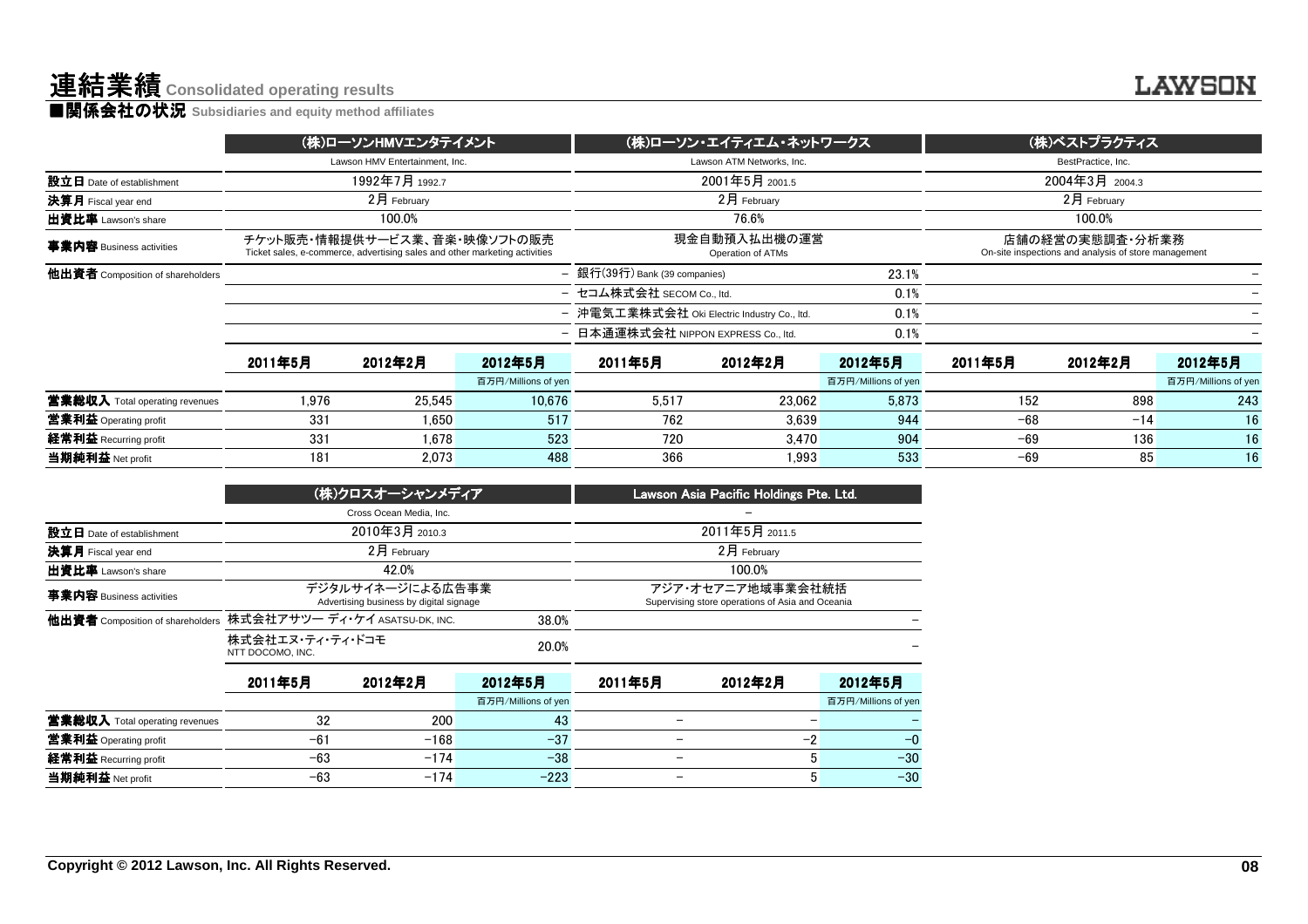| 2.持分法適用関連会社                                                                                                    |                          | (株)ローソン沖縄                                                                        |                     | PT MIDI UTAMA INDONESIA Tbk                                                  |                                                                                    |                     |  |  |
|----------------------------------------------------------------------------------------------------------------|--------------------------|----------------------------------------------------------------------------------|---------------------|------------------------------------------------------------------------------|------------------------------------------------------------------------------------|---------------------|--|--|
| 2. Equity method affiliates                                                                                    |                          | Lawson Okinawa, Inc.                                                             |                     |                                                                              |                                                                                    |                     |  |  |
| 設立日 Date of establishment                                                                                      |                          | 2009年10月 2009.10                                                                 |                     | 2007年6月 2007.6                                                               |                                                                                    |                     |  |  |
| 決算月 Fiscal year end                                                                                            |                          | 2月 February                                                                      |                     |                                                                              | 12月 December                                                                       |                     |  |  |
| 出資比率 Lawson's share                                                                                            |                          | 49.0%                                                                            |                     |                                                                              | 30.0%                                                                              |                     |  |  |
| 事業内容 Business activities                                                                                       |                          | 沖縄県におけるコンビニエンスストア事業<br>LAWSON's chain-store development and operation in Okinawa |                     | インドネシアにおける小型スーパーマーケット事業<br>Business activities general trading in minimarket |                                                                                    |                     |  |  |
| 他出資者 Other shareholders                                                                                        | 株式会社サンエー SAN-A CO., LTD. |                                                                                  |                     | 51.0% PT Amanda cipta persada                                                | 41.8%                                                                              |                     |  |  |
|                                                                                                                |                          |                                                                                  |                     | - PT Sumber Alfaria Trijaya Tbk                                              |                                                                                    | 12.8%               |  |  |
|                                                                                                                |                          |                                                                                  |                     | - Rullyanto                                                                  |                                                                                    | 0.4%                |  |  |
|                                                                                                                |                          |                                                                                  |                     |                                                                              |                                                                                    |                     |  |  |
|                                                                                                                | 2011年5月                  | 2012年2月                                                                          | 2012年5月             | 2011年3月                                                                      | 2011年12月                                                                           | 2012年3月             |  |  |
|                                                                                                                |                          |                                                                                  | 百万円/Millions of yen |                                                                              |                                                                                    | 百万円/Millions of yen |  |  |
| 営業総収入 Total operating revenues                                                                                 | 842                      | 3.658                                                                            | 943                 | —                                                                            | 22,477                                                                             | 7,179               |  |  |
| 営業利益 Operating profit                                                                                          | 158                      | 779                                                                              | 206                 |                                                                              | 645                                                                                | 146                 |  |  |
| 経常利益 Recurring profit                                                                                          | 160                      | 782                                                                              | 207                 | $\overline{\phantom{m}}$                                                     | 317                                                                                | 42                  |  |  |
| 当期純利益 Net profit                                                                                               | 156                      | 1.048                                                                            | 184                 | $\overline{\phantom{m}}$                                                     | 275                                                                                | 49                  |  |  |
| (注)<br>ローソンの100%子会社である Lawson Asia Pacific Holdings Pte. Ltd. は PT MIDI UTAMA INDONESIA Tbk の<br>30%を取得しております。 |                          |                                                                                  |                     | Note:<br>PT MIDI UTAMA INDONESIA Tbk.                                        | Lawson Asia Pacific Holdings Pte. Ltd., a wholly-owned subsidiary of Lawson, Inc., |                     |  |  |

Lawson Asia Pacific Holdings Pte. Ltd., a wholly-owned subsidiary of Lawson, Inc., owns 30% stake inPT MIDI UTAMA INDONESIA Tbk.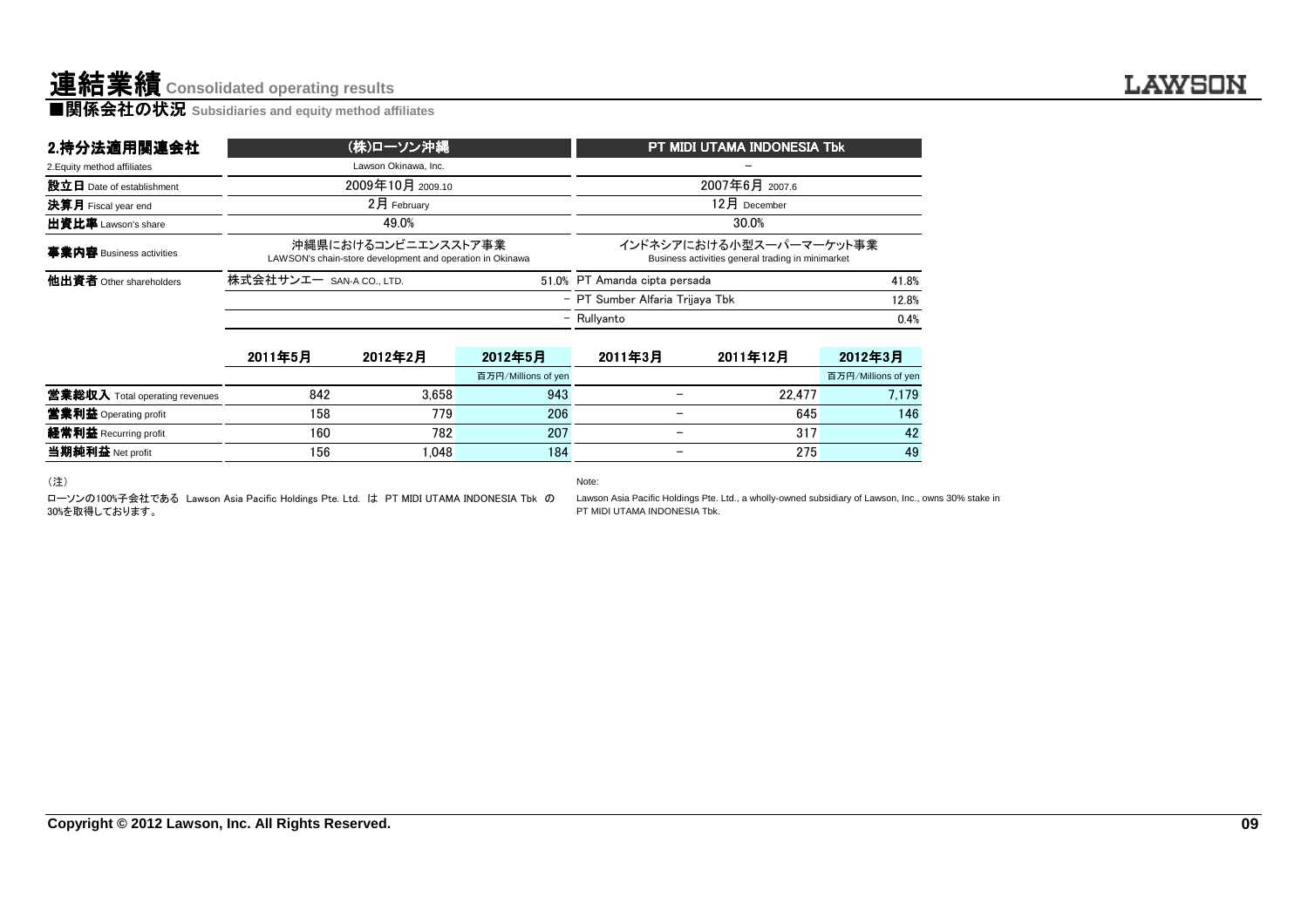# ■国内コンビニエンスストアのグループ店舗数の推移 Number of stores in Japan<sup>\*1</sup>

|                                                 | 2011年度1Q/FY2011      | 2012年度1Q/FY2012      | 2012年度計画/FY2012(Forecast)      |
|-------------------------------------------------|----------------------|----------------------|--------------------------------|
|                                                 | 2011.3.1 - 2011.5.31 | 2012.3.1 - 2012.5.31 | 2012.3.1 - 2013.2.28(Forecast) |
| 単体 Number of stores (Non-consolidated)          |                      |                      |                                |
| 開店 Opening (店/Store)                            | 101                  | 306                  | 790                            |
| <b>閉店</b> Closure (店/Store)                     | 69                   | 43                   | 300                            |
| うち置換(-) Re-location(-)                          | 9                    | 17                   | $\overline{\phantom{a}}$       |
| 純増 Net Increase (店/Store)                       | 32                   | 263                  | 490                            |
| 総店舗数 Total number of stores                     | 8,808                | 9,328                | 9,555                          |
| グループ会社 Consolidated subsidiaries and affiliates |                      |                      |                                |
| 開店 Opening (店/Store)                            | 29                   | 34                   | 110                            |
| <b>閉店</b> Closure (店/Store)                     | 38                   | 22                   | 50                             |
| うち置換(-) Re-location(-)                          |                      |                      | $\overline{\phantom{0}}$       |
| 純増 Net Increase (店/Store)                       | $-9$                 | 12                   | 60                             |
| 総店舗数 Total number of stores                     | 1,209                | 1,404                | 1,452                          |
| グループ計 Total $^{\star 2}$                        |                      |                      |                                |
| 開店 Opening (店/Store)                            | 127                  | 336                  | 900                            |
| <b>閉店</b> Closure (店/Store)                     | 104                  | 61                   | 350                            |
| うち置換(-) Re-location(-)                          | 9                    | 17                   | $\qquad \qquad$                |
| 純増 Net Increase (店/Store)                       | 23                   | 275                  | 550                            |
| 総店舗数 Total number of stores                     | 10,017               | 10,732               | 11,007                         |

(注)

\*1 上記の表の数値は、当社連結グループの運営するコンビニエンスストアの店舗数であり、

(株)九九プラス、(株)ローソン沖縄、(株)ローソン富山の運営する店舗数を含みます。

\*2 「グループ計」の「開店」及び「閉店」の数値は、グループ間での業態変更店舗数を除いています。

Notes

 \*1 The number of stores is a total number of stores operated by the consolidated Lawson group including the number of stores operated by Ninety-nine Plus, Inc., Lawson Okinawa, Inc. and Lawson Toyama, Inc.\*2 The stores of "opening" and "closure" do not include the number of stores which areconverted into a different format within the Lawson group.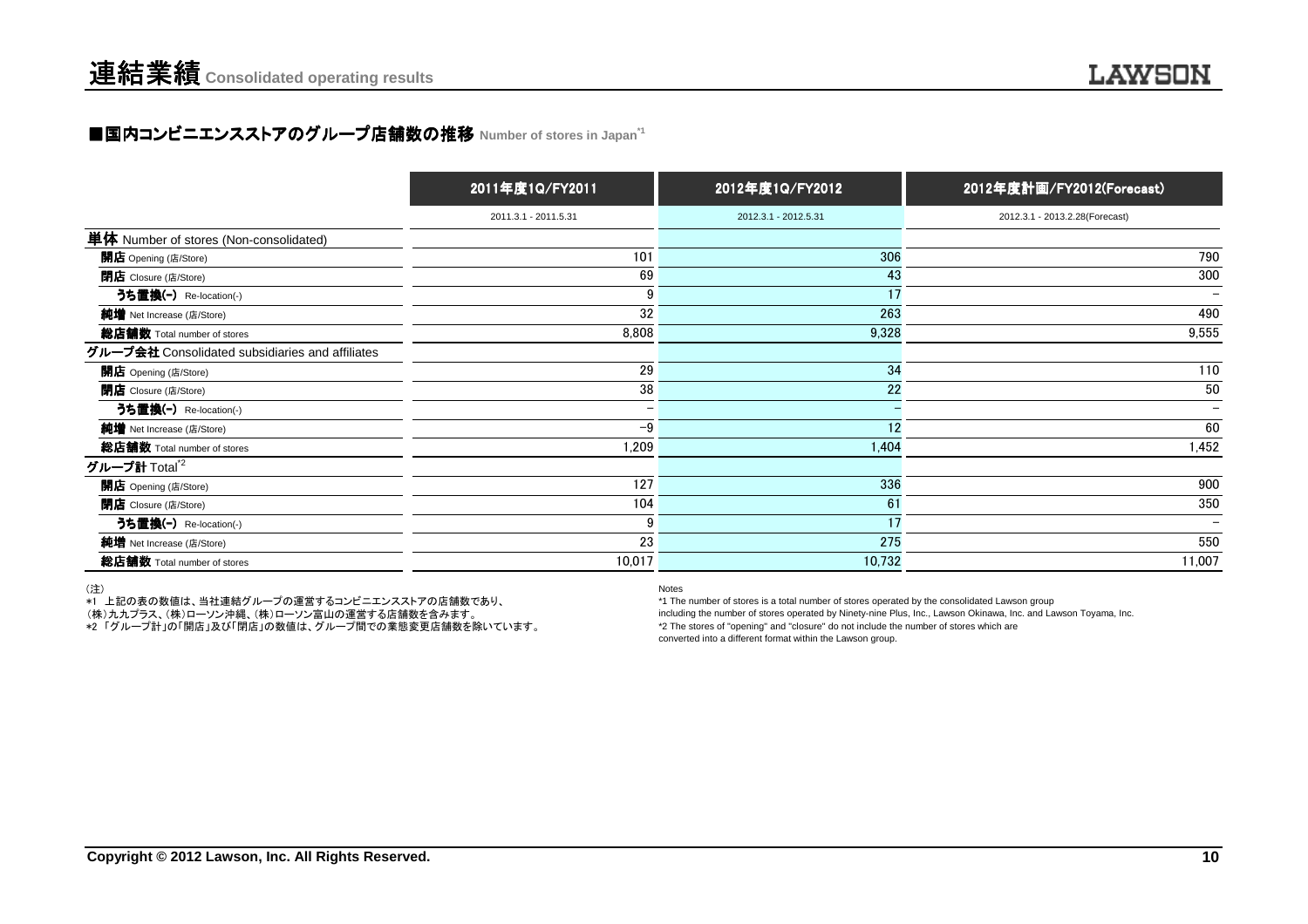# ■国内コンビニエンスストア店舗数 Number of stores in Japan by store type

|                                                     | 2011年5月                  |           | 2012年2月                 |           | 2012年5月        |           | 期中増加店舗数                 |
|-----------------------------------------------------|--------------------------|-----------|-------------------------|-----------|----------------|-----------|-------------------------|
|                                                     | May, 2011                |           | February, 2012          |           | May, 2012      |           | Net increase (decrease) |
|                                                     | 店/Store                  | 構成比/Share | 店/Store                 | 構成比/Share | 店/Store        | 構成比/Share | 店/Store                 |
| 【単体】 Non-consolidated                               |                          |           |                         |           |                |           |                         |
| 直営店 Company-owned stores                            |                          |           |                         |           |                |           |                         |
| ローソン LAWSON                                         | 131                      | 1.3%      | 111                     | 1.1%      | 112            | 1.0%      | $\mathbf{1}$            |
| ナチュラルローソン NATURAL LAWSON                            | 55                       | 0.5%      | 59                      | 0.6%      | 58             | 0.5%      | $-1$                    |
| 小計 Subtotal                                         | 186                      | 1.9%      | 170                     | 1.6%      | 170            | 1.6%      | $\qquad \qquad -$       |
| 加盟店 Franchised stores                               |                          |           |                         |           |                |           |                         |
| Bタイプ Type B                                         | 1,198                    | 12.0%     | 1,176                   | 11.2%     | 1,295          | 12.1%     | 119                     |
| Gタイプ Type G                                         | 2,067                    | 20.6%     | 2,223                   | 21.3%     | 2,276          | 21.2%     | 53                      |
| Cタイプ Type C                                         | 5,321                    | 53.1%     | 5,455                   | 52.2%     | 5,544          | 51.7%     | 89                      |
| ナチュラルローソン NATURAL LAWSON                            | 36                       | 0.4%      | 41                      | 0.4%      | 43             | 0.4%      | $\boldsymbol{2}$        |
| 小計 Subtotal                                         | 8,622                    | 86.1%     | 8,895                   | 85.1%     | 9,158          | 85.3%     | 263                     |
| 単体合計 Total non-consolidated                         | 8,808                    | 87.9%     | 9,065                   | 86.7%     | 9,328          | 86.9%     | 263                     |
| 【連結子会社】 Consolidated                                |                          |           |                         |           |                |           |                         |
| 九九プラス Ninety-nine plus, Inc.                        |                          |           |                         |           |                |           |                         |
| 直営店 Company-owned stores                            |                          |           |                         |           |                |           |                         |
| ローソンストア100 LAWSON STORE100                          | 802                      | 8.0%      | 816                     | 7.8%      | 810            | 7.5%      | $-6$                    |
| 加盟店 Franchised stores                               |                          |           |                         |           |                |           |                         |
| ローソンストア100 LAWSON STORE100                          | 266                      | 2.7%      | 356                     | 3.4%      | 370            | 3.4%      | 14                      |
| ローソン富山 Lawson Toyama, Inc.                          |                          |           |                         |           |                |           |                         |
| 直営店 Company-owned stores                            | $\overline{\phantom{m}}$ |           | 12                      | 0.1%      | 12             | 0.1%      |                         |
| 加盟店 Franchised stores                               |                          |           | 61                      | 0.6%      | 62             | 0.6%      | $\mathbf{1}$            |
| 子会社合計 Subsidiaries total                            | 1,068                    | 10.7%     | 1,245                   | 11.9%     | 1,254          | 11.7%     | 9                       |
| 単体、子会社合計<br>Total non-consolidated and consolidated | 9,876                    | 98.6%     | 10,310                  | 98.6%     | 10,582         | 98.6%     | 272                     |
| 【持分法適用関連会社】<br><b>Equity method affiliate</b>       |                          |           |                         |           |                |           |                         |
| ローソン沖縄 Lawson Okinawa, Inc.                         |                          |           |                         |           |                |           |                         |
| 直営店 Company-owned stores                            | $\overline{2}$           | 0.0%      | $\overline{\mathbf{c}}$ | 0.0%      | $\overline{2}$ | 0.0%      |                         |
| 加盟店 Franchised stores                               | 139                      | 1.4%      | 145                     | 1.4%      | 148            | 1.4%      | 3                       |
| 国内コンビニエンスストアのグループ店舗数合計 Total                        | 10.017                   | 100.0%    | 10.457                  | 100.0%    | 10,732         | 100.0%    | 275                     |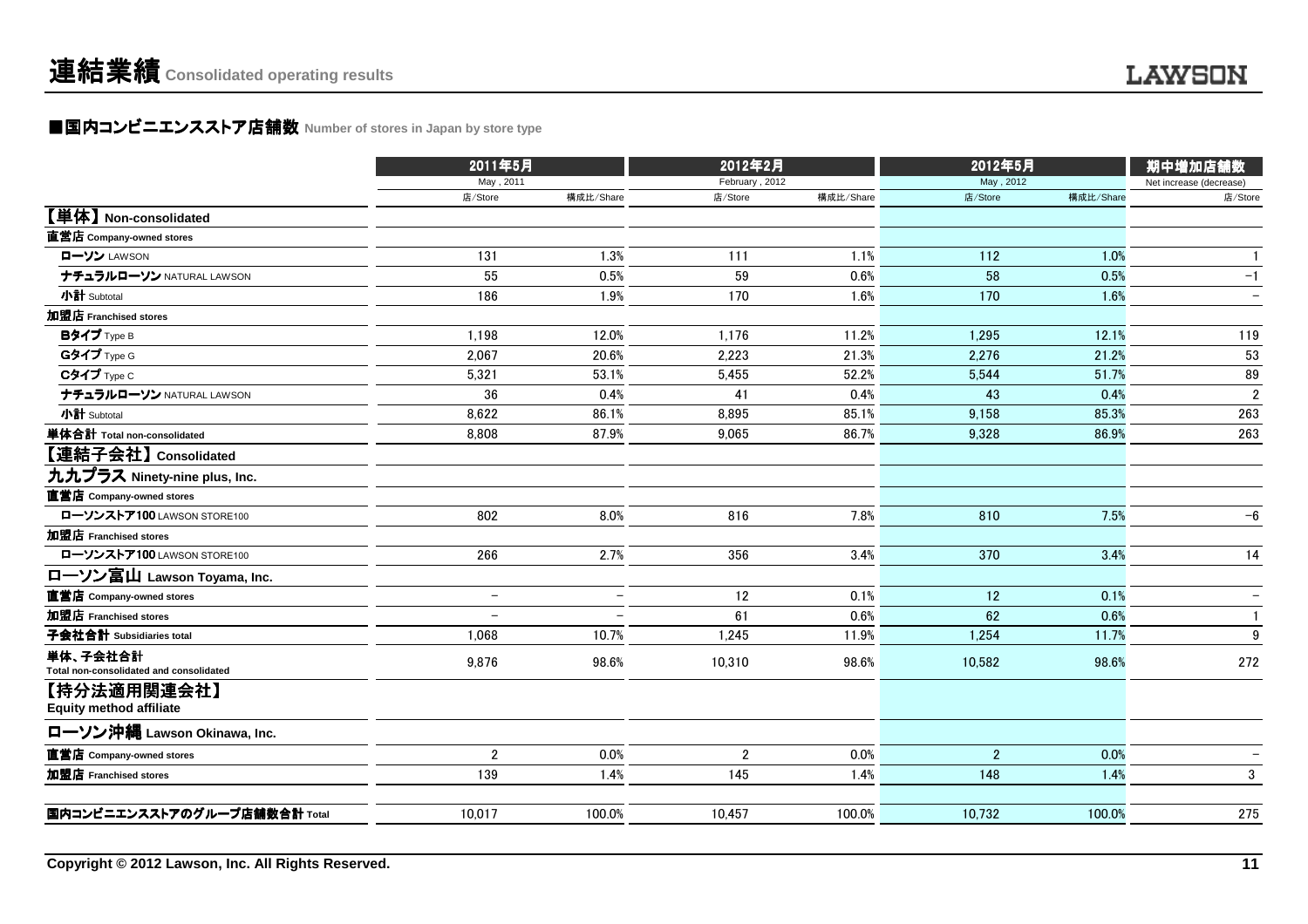# ■海外コンビニエンスストア店舗数<br>Number of convenience stores abroad

**Number of convenience stores abroad**

|                                             | 2011年5月                  | 2012年2月        | 2012年5月   | 期中増加店舗数                 |
|---------------------------------------------|--------------------------|----------------|-----------|-------------------------|
|                                             | May, 2011                | February, 2012 | May, 2012 | Net increase (decrease) |
|                                             | 店/Store                  | 店/Store        | 店/Store   | 店/Store                 |
| 上海華聯羅森有限公司<br>Shanghai Hualian Lawson, Inc. | 305                      | 314            | 325       | 11                      |
|                                             |                          |                |           |                         |
| 重慶羅森便利店有限公司<br>Chongqing Lawson, Inc.       | 9                        | 38             | 50        | 12                      |
|                                             |                          |                |           |                         |
| 大連羅森便利店有限公司<br>Dalian Lawson, Inc.          | $\qquad \qquad -$        | 3              |           | 4                       |
|                                             |                          |                |           |                         |
| PT MIDI UTAMA INDONESIA Tbk                 | $\overline{\phantom{m}}$ | 15             | 32        | 17                      |

### ■その他セグメントの運営する店舗数

**Number of other**

|                                                      | 2011年5月                  | 2012年2月        | 2012年5月   | 期中増加店舗数                 |
|------------------------------------------------------|--------------------------|----------------|-----------|-------------------------|
|                                                      | May, 2011                | February, 2012 | May, 2012 | Net increase (decrease) |
|                                                      | 店/Store                  | 店/Store        | 店/Store   | 店/Store                 |
| (株)ローソンHMVエンタテイメント<br>Lawson HMV Entertainment, Inc. | $\overline{\phantom{a}}$ | 39             | 43        |                         |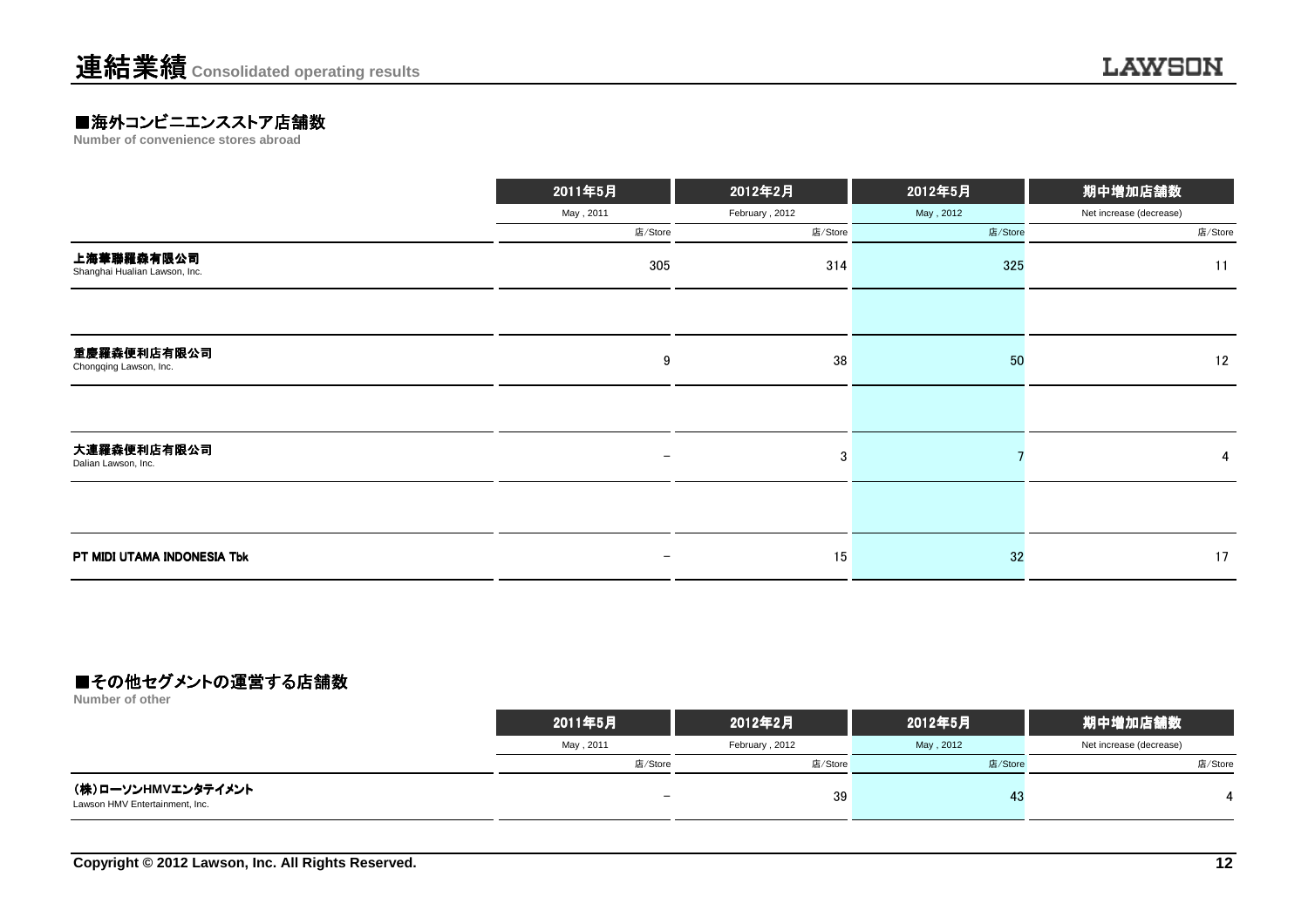### ■都道府県別店舗分布状況 **Number of stores by region and prefecture**

|                              |                 | 2012年2月                    |         |                  | 2012年5月                    |                  |                          | 期中増加店舗数                    |                          |
|------------------------------|-----------------|----------------------------|---------|------------------|----------------------------|------------------|--------------------------|----------------------------|--------------------------|
|                              |                 | February, 2012             |         |                  | May, 2012                  |                  |                          | Net increase (decrease)    |                          |
|                              | ローソン            | ローソンストア<br>100             | グループ計   | ローソン             | ローソンストア<br>100             | グループ計            | ローソン                     | ローソンストア<br>100             | グループ計                    |
|                              | LAWSON          | <b>LAWSON STORE</b><br>100 | Total   | LAWSON           | <b>LAWSON STORE</b><br>100 | Total            | <b>LAWSON</b>            | <b>LAWSON STORE</b><br>100 | Total                    |
|                              | 店/Store         | 店/Store                    | 店/Store | 店/Store          | 店/Store                    | 店/Store          | 店/Store                  | 店/Store                    | 店/Store                  |
| 北海道 Hokkaido<br>北海道 Hokkaido | 550             | $\overline{\phantom{0}}$   | 550     | 561              | $\overline{\phantom{a}}$   | 561              | 11                       | $\overline{\phantom{m}}$   | 11                       |
| 東北 Tohoku<br>青森 Aomori       | 173             | $\overline{\phantom{0}}$   | 173     | 177              | $\overline{\phantom{m}}$   | 177              | 4                        | $-$                        | 4                        |
| 岩手 Iwate                     | $\frac{153}{ }$ | $\overline{\phantom{m}}$   | 153     | 157              | $\qquad \qquad -$          | 157              | 4                        | $\overline{\phantom{m}}$   | 4                        |
| 宫城 Miyagi                    | 164             | 29                         | 193     | 165              | $\overline{28}$            | 193              |                          | $-1$                       | $\overline{\phantom{m}}$ |
| 秋田 Akita                     | 158             | $\overline{\phantom{m}}$   | 158     | 159              | $\overline{\phantom{0}}$   | 159              |                          | $\overline{\phantom{m}}$   |                          |
| 山形 Yamagata                  | 64              | $\overline{\phantom{m}}$   | 64      | 65               | $\qquad \qquad -$          | 65               |                          | $\overline{\phantom{m}}$   |                          |
| 福島 Fukushima                 | 91              |                            | 91      | 90               |                            | 90               | $-1$                     | $\overline{\phantom{m}}$   | $-1$                     |
| 小計 Subtotal                  | 803             | 29                         | 832     | 813              | 28                         | 841              | 10                       | $-1$                       | 9                        |
| 関東 Kanto<br>茨城 Ibaraki       | 109             | 8                          | 117     | 112              | 8                          | 120              | 3                        | $\overline{\phantom{m}}$   | $\sqrt{3}$               |
| 栃木 Tochigi                   | 111             | $\overline{\phantom{m}}$   | 111     | 113              | $\overline{\phantom{m}}$   | 113              | $\overline{2}$           | $-$                        | $\overline{2}$           |
| 群馬 Gunma                     | 71              | $\overline{\phantom{m}}$   | 71      | 73               | $\qquad \qquad -$          | 73               | $\overline{2}$           | $\overline{\phantom{m}}$   | $\mathbf{2}$             |
| 埼玉 Saitama                   | 364             | 61                         | 425     | 375              | 62                         | 437              | 11                       |                            | $12\,$                   |
| 千葉 Chiba                     | 307             | 60                         | 367     | 360              | 59                         | 419              | 53                       | $-1$                       | 52                       |
| 東京 Tokyo                     | 992             | 392                        | 1,384   | 1,092            | 396                        | 1,488            | 100                      | 4                          | 104                      |
| 神奈川 Kanagawa                 | 553             | 185                        | 738     | 568              | 188                        | 756              | 15                       | 3                          | 18                       |
| 小計 Subtotal                  | 2,507           | 706                        | 3,213   | 2,693            | 713                        | 3,406            | 186                      | $\overline{7}$             | 193                      |
| 甲信越 Koshinetsu<br>新潟 Niigata | 108             | $\overline{\phantom{0}}$   | 108     | $\overline{112}$ | $\equiv$                   | $\overline{112}$ | 4                        | $\overline{\phantom{0}}$   | 4                        |
| 山梨 Yamanashi                 | 81              | $\overline{\phantom{m}}$   | 81      | 84               | $\qquad \qquad -$          | 84               | 3                        | $\overline{\phantom{m}}$   | 3                        |
| 長野 Nagano                    | 135             | $\overline{\phantom{m}}$   | 135     | $\overline{137}$ | $\qquad \qquad -$          | $\overline{137}$ | $\boldsymbol{2}$         | $-$                        | $\overline{2}$           |
| 小計 Subtotal                  | 324             | $\overline{\phantom{m}}$   | 324     | 333              | $\qquad \qquad -$          | 333              | $\boldsymbol{9}$         | $-$                        | 9                        |
| 北陸 Hokuriku<br>富山 Toyama     | 182             | $\overline{\phantom{a}}$   | 182     | 183              | $\overline{\phantom{a}}$   | 183              |                          | $\overline{\phantom{m}}$   | $\mathbf{1}$             |
| 石川 Ishikawa                  | 91              | $\overline{\phantom{m}}$   | 91      | 91               | $\overline{\phantom{m}}$   | 91               | $\overline{\phantom{m}}$ | $\overline{\phantom{m}}$   | $\overline{\phantom{m}}$ |
| 福井 Fukui                     | 101             | $\overline{\phantom{m}}$   | 101     | 103              | $\qquad \qquad -$          | 103              | 2                        | $\overline{\phantom{m}}$   | $\mathbf{2}$             |
| 小計 Subtotal                  | 374             | $\overline{\phantom{m}}$   | 374     | 377              | $\overline{\phantom{m}}$   | 377              | 3                        | $\overline{\phantom{m}}$   | $\mathbf{3}$             |
| 東海 Tokai<br>静岡 Shizuoka      | 174             | 16                         | 190     | 176              | 15                         | 191              | $\overline{2}$           | $-1$                       | $\mathbf{1}$             |
| 愛知 Aichi                     | 363             | 129                        | 492     | 366              | 130                        | 496              | 3                        | $\mathbf{1}$               | $\overline{4}$           |
| 岐阜 Gifu                      | 114             | 11                         | 125     | 115              | 11                         | 126              | 1                        | $\overline{\phantom{m}}$   | $\mathbf{1}$             |
| 三重 Mie                       | 99              | $\overline{\phantom{0}}$   | 99      | 99               | $\overline{\phantom{0}}$   | 99               | $\overline{\phantom{m}}$ | $-$                        | $-$                      |
| 小計 Subtotal                  | 750             | 156                        | 906     | 756              | 156                        | 912              | 6                        | $-$                        | 6                        |

#### (注)

 上記の表の数値は、当社連結グループの運営するコンビニエンスストアの店舗数です。(株)九九プラス、(株)ローソン沖縄と(株)ローソン富山の運営する店舗数を含みます。

#### Note

 The number of stores is a total number of stores operated by the consolidated Lawson group, including the number of storesoperated by Nitety-nine Plus, Inc., Lawson Okinawa, Inc. and Lawson Toyama, Inc.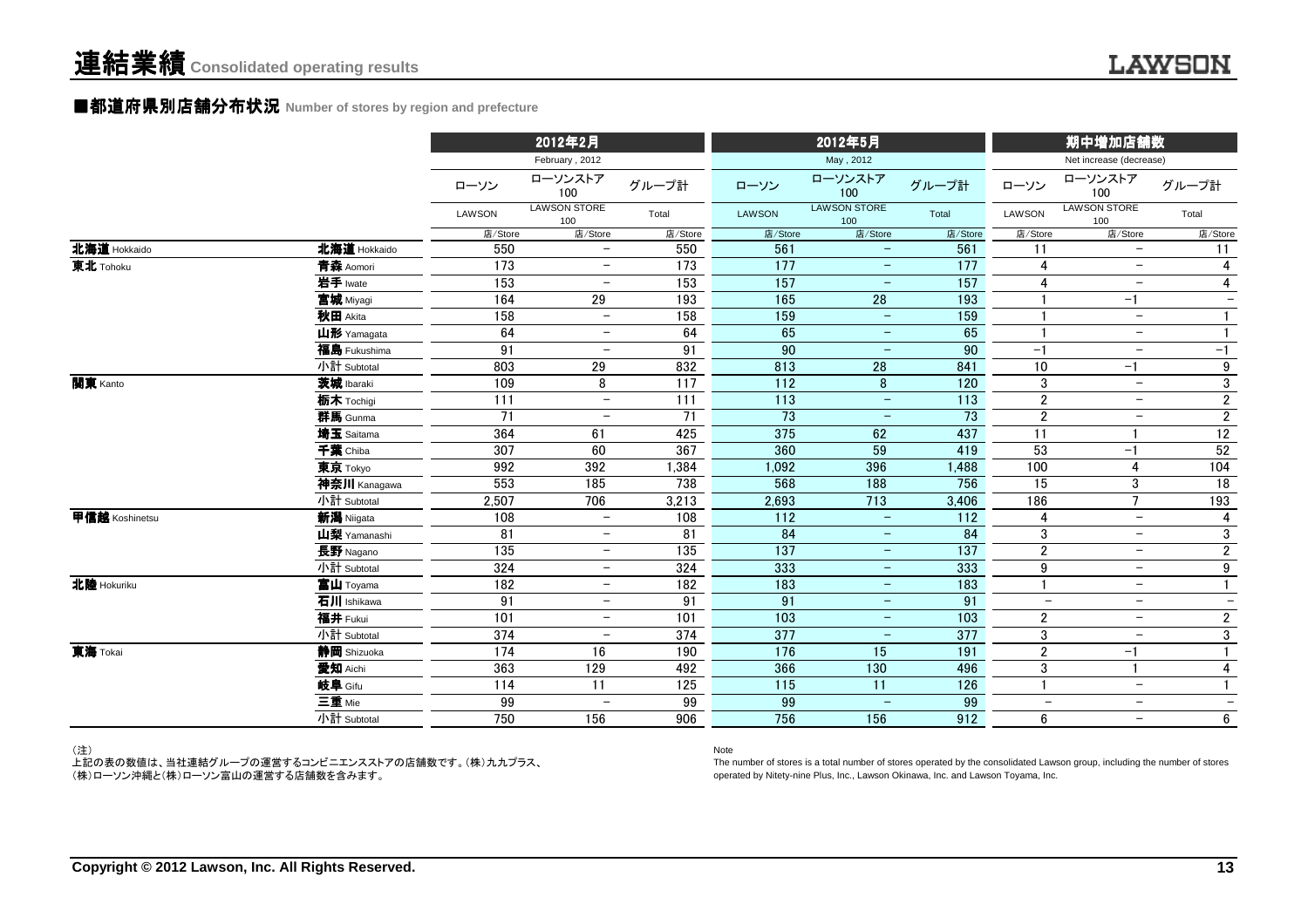### ■都道府県別店舗分布状況 Number of stores by region and prefecture

|                                                         |                                                           |                  | 2012年2月                    |         |                  | 2012年5月                    |                 | 期中増加店舗数                  |                            |                          |  |
|---------------------------------------------------------|-----------------------------------------------------------|------------------|----------------------------|---------|------------------|----------------------------|-----------------|--------------------------|----------------------------|--------------------------|--|
|                                                         |                                                           |                  | February, 2012             |         |                  | May, 2012                  |                 |                          | Net increase (decrease)    |                          |  |
|                                                         |                                                           | ローソン             | ローソンストア<br>100             | グループ計   | ローソン             | ローソンストア<br>100             | グループ計           | ローソン                     | ローソンストア<br>100             | グループ計                    |  |
|                                                         |                                                           | LAWSON           | <b>LAWSON STORE</b><br>100 | Total   | LAWSON           | <b>LAWSON STORE</b><br>100 | Total           | LAWSON                   | <b>LAWSON STORE</b><br>100 | Total                    |  |
|                                                         |                                                           | 店/Store          | 店/Store                    | 店/Store | 店/Store          | 店/Store                    | 店/Store         | 店/Store                  | 店/Store                    | 店/Store                  |  |
| 近畿 Kinki                                                | 滋賀 Shiga                                                  | $\overline{123}$ | 5                          | 128     | $\frac{1}{24}$   | $6\phantom{1}$             | $\frac{130}{ }$ |                          |                            | $\overline{2}$           |  |
|                                                         | 京都 Kyoto                                                  | 216              | 45                         | 261     | 216              | 44                         | 260             | $\overline{\phantom{m}}$ | $-1$                       | $-1$                     |  |
|                                                         | 大阪 Osaka                                                  | 830              | 155                        | 985     | 834              | 155                        | 989             | 4                        | $-$                        | 4                        |  |
|                                                         | 兵庫 Hyogo                                                  | 530              | 42                         | 572     | 533              | 43                         | 576             | 3                        | 1                          | 4                        |  |
|                                                         | 奈良 Nara                                                   | 95               | $\overline{5}$             | 100     | 97               | $\overline{5}$             | 102             | $\overline{2}$           | $\overline{\phantom{m}}$   | $\overline{2}$           |  |
|                                                         | 和歌山 Wakayama                                              | 112              | 3                          | 115     | 112              | $\mathbf{3}$               | 115             | $\overline{\phantom{a}}$ | $-$                        | $\overline{\phantom{m}}$ |  |
|                                                         | 小計 Subtotal                                               | 1,906            | 255                        | 2,161   | 1,916            | 256                        | 2,172           | $10$                     | $\mathbf{1}$               | 11                       |  |
| 中国 Chugoku                                              | 鳥取 Tottori                                                | 93               | $\overline{\phantom{m}}$   | 93      | 94               | $\equiv$                   | 94              | $\mathbf{1}$             | $\overline{\phantom{a}}$   | $\mathbf{1}$             |  |
|                                                         | 島根 Shimane                                                | 92               | $\overline{\phantom{m}}$   | 92      | 93               | $\overline{\phantom{m}}$   | 93              | $\mathbf{1}$             | $-$                        |                          |  |
|                                                         | 岡山 Okayama                                                | 122              | $\overline{\phantom{m}}$   | 122     | 126              | $\overline{\phantom{m}}$   | $\frac{1}{26}$  | 4                        | $-$                        | 4                        |  |
|                                                         | 広島 Hiroshima                                              | 146              | $\overline{\phantom{m}}$   | 146     | 149              | $\overline{\phantom{m}}$   | 149             | $\mathbf{3}$             | $\overline{\phantom{m}}$   | 3                        |  |
|                                                         | $\mathbf{\mathsf{\mu}}$ $\mathbf{\mathsf{\Pi}}$ Yamaquchi | 112              | $\overline{\phantom{m}}$   | 112     | 115              | $\equiv$                   | 115             | 3                        | $\overline{\phantom{m}}$   | 3                        |  |
|                                                         | 小計 Subtotal                                               | 565              | $\overline{\phantom{m}}$   | 565     | $\overline{577}$ | $\equiv$                   | 577             | 12                       | $\overline{\phantom{0}}$   | 12                       |  |
| 四国 Shikoku                                              | <b>徳島</b> Tokushima                                       | 103              | $\overline{\phantom{m}}$   | 103     | 104              | $-$                        | 104             | $\mathbf{1}$             | $-$                        |                          |  |
|                                                         | 香川 Kagawa                                                 | 99               | $\overline{\phantom{a}}$   | 99      | 100              | $\equiv$                   | 100             |                          | $-$                        |                          |  |
|                                                         | 愛媛 Ehime                                                  | 160              | $\overline{\phantom{a}}$   | 160     | 164              | $\overline{\phantom{m}}$   | 164             | $\overline{4}$           | $\overline{\phantom{m}}$   | 4                        |  |
|                                                         | 高知 Kochi                                                  | 60               | $\overline{\phantom{m}}$   | 60      | 62               | $\equiv$                   | 62              | $\overline{2}$           | $-$                        | $\overline{2}$           |  |
|                                                         | 小計 Subtotal                                               | 422              | $\overline{\phantom{a}}$   | 422     | 430              | $\equiv$                   | 430             | 8                        | $-$                        | 8                        |  |
| 九州 Kyushu                                               | 福岡 Fukuoka                                                | 349              | 26                         | 375     | 352              | 27                         | 379             | 3                        | $\mathbf{1}$               | 4                        |  |
|                                                         | 佐賀 Saga                                                   | 63               | $\overline{\phantom{0}}$   | 63      | 63               | $\equiv$                   | 63              | $\overline{\phantom{0}}$ | $\overline{\phantom{m}}$   | $\qquad \qquad -$        |  |
|                                                         | 長崎 Nagasaki                                               | 90               | $\overline{\phantom{m}}$   | 90      | 90               | $\overline{\phantom{m}}$   | 90              | $\overline{\phantom{m}}$ | $\overline{\phantom{m}}$   | $\overline{\phantom{m}}$ |  |
|                                                         | 熊本 Kumamoto                                               | 98               | $\overline{\phantom{m}}$   | 98      | 100              | $\overline{\phantom{m}}$   | 100             | $\overline{2}$           | $\overline{\phantom{m}}$   | $\overline{2}$           |  |
|                                                         | 大分 Oita                                                   | 143              | $\overline{\phantom{m}}$   | 143     | 144              | $\equiv$                   | 144             | $\mathbf{1}$             | $-$                        | $\mathbf{1}$             |  |
|                                                         | 宮崎 Miyazaki                                               | 85               | $\overline{\phantom{m}}$   | 85      | 86               | $\overline{\phantom{m}}$   | 86              | $\mathbf{1}$             | $-$                        |                          |  |
|                                                         | 鹿児島 Kagoshima                                             | 109              | $\overline{\phantom{0}}$   | 109     | 111              | $\overline{\phantom{m}}$   | 111             | $\overline{2}$           | $-$                        | $\overline{2}$           |  |
|                                                         | 小計 Subtotal                                               | 937              | 26                         | 963     | 946              | 27                         | 973             | 9                        | 1                          | 10                       |  |
| 合計 Total                                                |                                                           | 9,138            | 1,172                      | 10,310  | 9,402            | 1,180                      | 10,582          | 264                      | 8                          | 272                      |  |
|                                                         |                                                           |                  |                            |         |                  |                            |                 |                          |                            |                          |  |
|                                                         | 沖縄 Okinawa                                                | 147              | $\overline{\phantom{a}}$   | 147     | 150              | $\overline{\phantom{m}}$   | 150             | 3                        | $-$                        | $\mathbf{3}$             |  |
| 国内コンビニエンスストアグループ店舗数計<br>Total number of stores in Japan |                                                           | 9,285            | 1,172                      | 10,457  | 9,552            | 1,180                      | 10,732          | 267                      | 8                          | 275                      |  |

(注)

上記の表の数値は、当社連結グループの運営するコンビニエンスストアの店舗数です。(株)九九プラス、 (株)ローソン沖縄と(株)ローソン富山の運営する店舗数を含みます。

Note

 The number of stores is a total number of stores operated by the consolidated Lawson group, including the number of storesoperated by Nitety-nine Plus, Inc., Lawson Okinawa, Inc. and Lawson Toyama, Inc.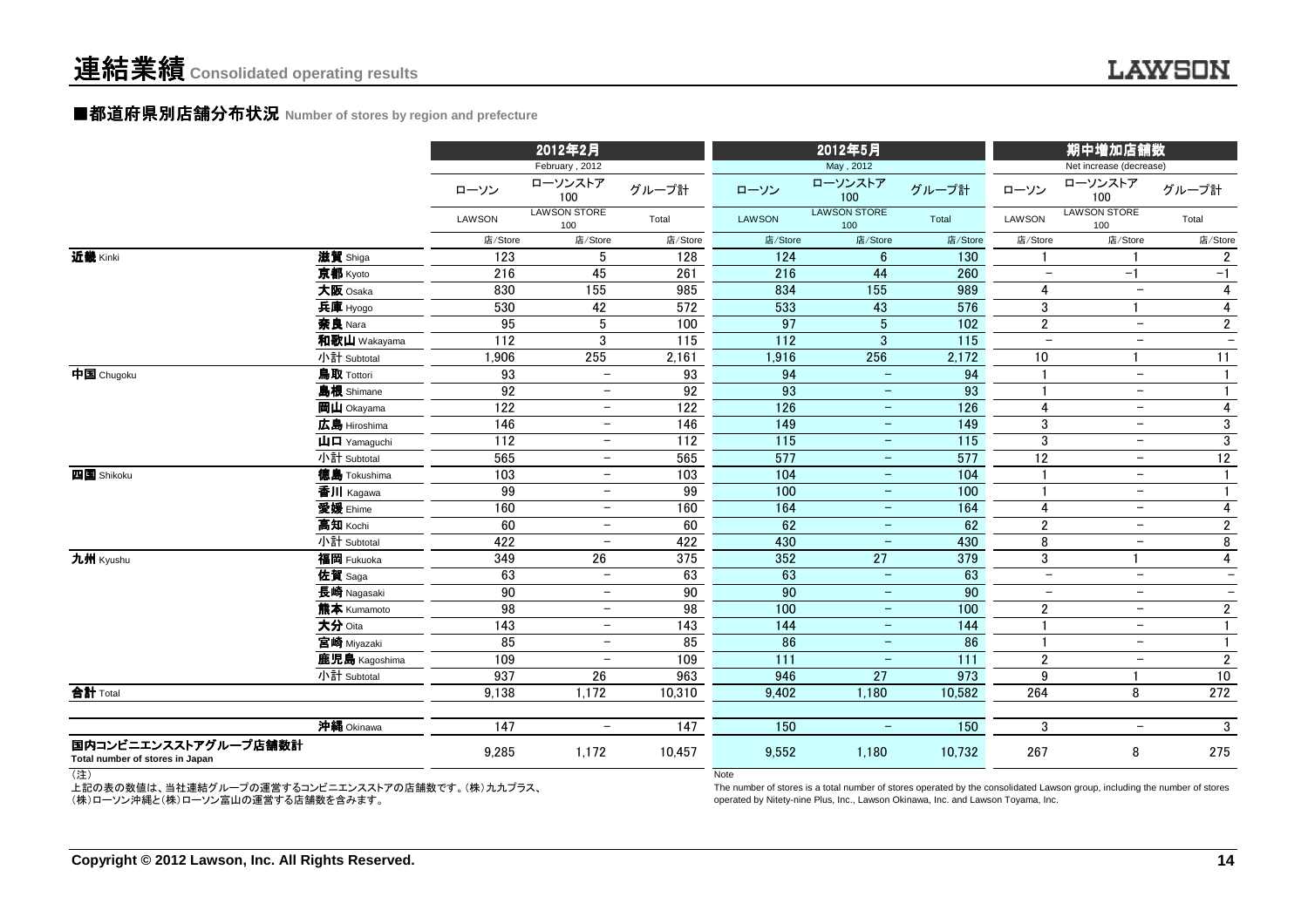# **■主な業績と予想** Results and forecasts for major financial indicators<br>
————————————————————

|                                                                                                      |                                  | 2010年度/FY2010 |                                      |          |                                  | 2011年度/FY2011 |                                      |          |                                                                                                                                                                                                                                               | 2012年度/FY2012 |                                                   |         |  |
|------------------------------------------------------------------------------------------------------|----------------------------------|---------------|--------------------------------------|----------|----------------------------------|---------------|--------------------------------------|----------|-----------------------------------------------------------------------------------------------------------------------------------------------------------------------------------------------------------------------------------------------|---------------|---------------------------------------------------|---------|--|
|                                                                                                      | 第1四半期/1Q<br>2010.3.1 - 2010.5.31 |               | 通期/Full year<br>2010.3.1 - 2011.2.28 |          | 第1四半期/1Q<br>2011.3.1 - 2011.5.31 |               | 通期/Full year<br>2011.3.1 - 2012.2.29 |          | 第1四半期/1Q<br>2012.3.1 - 2012.5.31                                                                                                                                                                                                              |               | 通期計画/Full year (Forecast)<br>2012.3.1 - 2013.2.28 |         |  |
|                                                                                                      | 金額/Amount                        |               | 前年比/YoY 金額/Amount                    | 前年比/YoY  | 金額/Amount                        |               | 前年比/YoY 金額/Amount                    | 前年比/YoY  | 金額/Amount                                                                                                                                                                                                                                     | 前年比/YoY       | 金額/Amount                                         | 前年比/YoY |  |
| チェーン全店売上高(百万円)<br>Total net sales (millions of yen)                                                  | 357.591                          |               | 96.4% 1.502.754                      | 102.1%   | 381.249                          |               | 106.6% 1,621,328                     | 107.9%   | 413.703                                                                                                                                                                                                                                       | 108.5%        | 1,720,000                                         | 106.1%  |  |
| 加盟店売上高(百万円)<br>Net sales reported by franchised stores (millions of yen)                             | 344.968                          |               | 97.5% 1.456.113                      | 103.5%   | 371.991                          |               | 107.8% 1.582.583                     | 108.7%   | 404.692                                                                                                                                                                                                                                       | 108.8%        | $\overline{\phantom{a}}$                          |         |  |
| 直営店売上高(百万円)<br>Net sales from Company-operated stores (millions of yen)                              | 12.623                           | 72.8%         | 46.641                               | 70.8%    | 9.257                            | 73.3%         | 38.745                               | 83.1%    | 9.011                                                                                                                                                                                                                                         | 97.3%         | $\qquad \qquad -$                                 |         |  |
| <b>営業総収入</b> (百万円)*'<br>Gross operating revenue (millions of yen)                                    | 63,583                           | 92.1%         | 263,209                              | 96.9%    | 63,492                           | 99.9%         | 272,498                              | 103.5%   | 69,678                                                                                                                                                                                                                                        | 109.7%        | 287,000                                           | 105.3%  |  |
| <b>営業利益</b> (百万円)<br>Operating profit (millions of yen)                                              | 9.949                            | 92.2%         | 50,210                               | 111.6%   | 11,915                           | 119.8%        | 56,263                               | 112.1%   | 12,680                                                                                                                                                                                                                                        | 106.4%        | 60,000                                            | 106.6%  |  |
| 経常利益(百万円)<br>Recurring profit (millions of yen)                                                      | 9,836                            | 91.5%         | 49,312                               | 110.6%   | 11,992                           | 121.9%        | 56,110                               | 113.8%   | 12,859                                                                                                                                                                                                                                        | 107.2%        | 59.400                                            | 105.9%  |  |
| 四半期(当期)純利益(百万円)<br>Net profit (millions of yen)                                                      | 4.040                            | 113.6%        | 24,643                               | 119.2%   | $-459$                           |               | 22,462                               | 91.2%    | 5,866                                                                                                                                                                                                                                         |               | 31,500                                            | 140.2%  |  |
| 1株当たり四半期(当期)純利益(円)*2<br>Net profit per share (yen)                                                   |                                  | 40.74         |                                      | 247.15   |                                  | $-4.60$       |                                      | 224.91   |                                                                                                                                                                                                                                               | 58.73         | 315.36                                            |         |  |
| 純資産(百万円)<br>Net assets (millions of yen)                                                             |                                  | 196,616       |                                      | 211,448  |                                  | 202,503       |                                      | 216,826  |                                                                                                                                                                                                                                               | 213,398       | $\overline{\phantom{m}}$                          |         |  |
| <b>総資産</b> (百万円)<br>Total assets (millions of yen)                                                   |                                  | 451.760       |                                      | 444.821  |                                  | 494,025       |                                      | 500.667  |                                                                                                                                                                                                                                               | 544.334       | $\overline{\phantom{m}}$                          |         |  |
| 1株当たり純資産(円)<br>Net assets per share (yen)                                                            | 1,979.14                         |               |                                      | 2,113.24 |                                  | 2,023.67      |                                      | 2,166.35 |                                                                                                                                                                                                                                               | 2,132.02      | $\overline{\phantom{m}}$                          |         |  |
| 総資産四半期(当期)純利益率<br><b>ROA</b>                                                                         |                                  | 0.9%          |                                      | 5.7%     |                                  | $-0.1%$       |                                      | 4.8%     |                                                                                                                                                                                                                                               | 1.1%          | $\overline{\phantom{m}}$                          |         |  |
| 自己資本四半期(当期)純利益率<br><b>ROE</b>                                                                        |                                  | 2.0%          |                                      | 12.0%    |                                  | $-0.2%$       |                                      | 10.5%    |                                                                                                                                                                                                                                               | 2.7%          | $\overline{\phantom{0}}$                          |         |  |
| 流動比率<br>Current ratio                                                                                |                                  | 72.6%         |                                      | 74.5%    |                                  | 77.9%         |                                      | 70.2%    |                                                                                                                                                                                                                                               | 72.0%         |                                                   |         |  |
| 固定比率<br>Fixed ratio                                                                                  |                                  | 160.1%        |                                      | 152.4%   |                                  | 163.1%        |                                      | 167.7%   |                                                                                                                                                                                                                                               | 174.2%        | $\overline{\phantom{m}}$                          |         |  |
| 自己資本比率<br>Shareholder's equity ratio                                                                 |                                  | 43.5%         |                                      | 47.4%    |                                  | 40.9%         |                                      | 43.2%    |                                                                                                                                                                                                                                               | 39.1%         |                                                   |         |  |
| 総店舗数<br>Number of stores                                                                             |                                  | 8,665         |                                      | 8,776    |                                  | 8,808         |                                      | 9,065    |                                                                                                                                                                                                                                               | 9,328         | 9,555                                             |         |  |
| (注)<br>*1 営業総収入は直営店売上高、加盟店からの収入等の合計です。<br>*2 通期計画の1株当たり当期純利益に関しては、2012年5月31日現在の期末発行済株式数を用いて算出しております。 |                                  |               |                                      |          | <b>Notes</b>                     |               |                                      |          | *1 The gross operating revenues are a sum of total sales of LAWSON stores and commissions from franchised stores.<br>*2 Forecasted full-year net profit per share is calculated based on the number of outstanding shares as of May 31, 2012. |               |                                                   |         |  |
|                                                                                                      |                                  |               |                                      |          |                                  |               |                                      |          |                                                                                                                                                                                                                                               |               |                                                   |         |  |
|                                                                                                      |                                  |               |                                      |          |                                  |               |                                      |          |                                                                                                                                                                                                                                               |               |                                                   |         |  |
| Copyright © 2012 Lawson, Inc. All Rights Reserved.                                                   |                                  |               |                                      |          |                                  |               |                                      |          |                                                                                                                                                                                                                                               |               |                                                   | 15      |  |
|                                                                                                      |                                  |               |                                      |          |                                  |               |                                      |          |                                                                                                                                                                                                                                               |               |                                                   |         |  |

(注)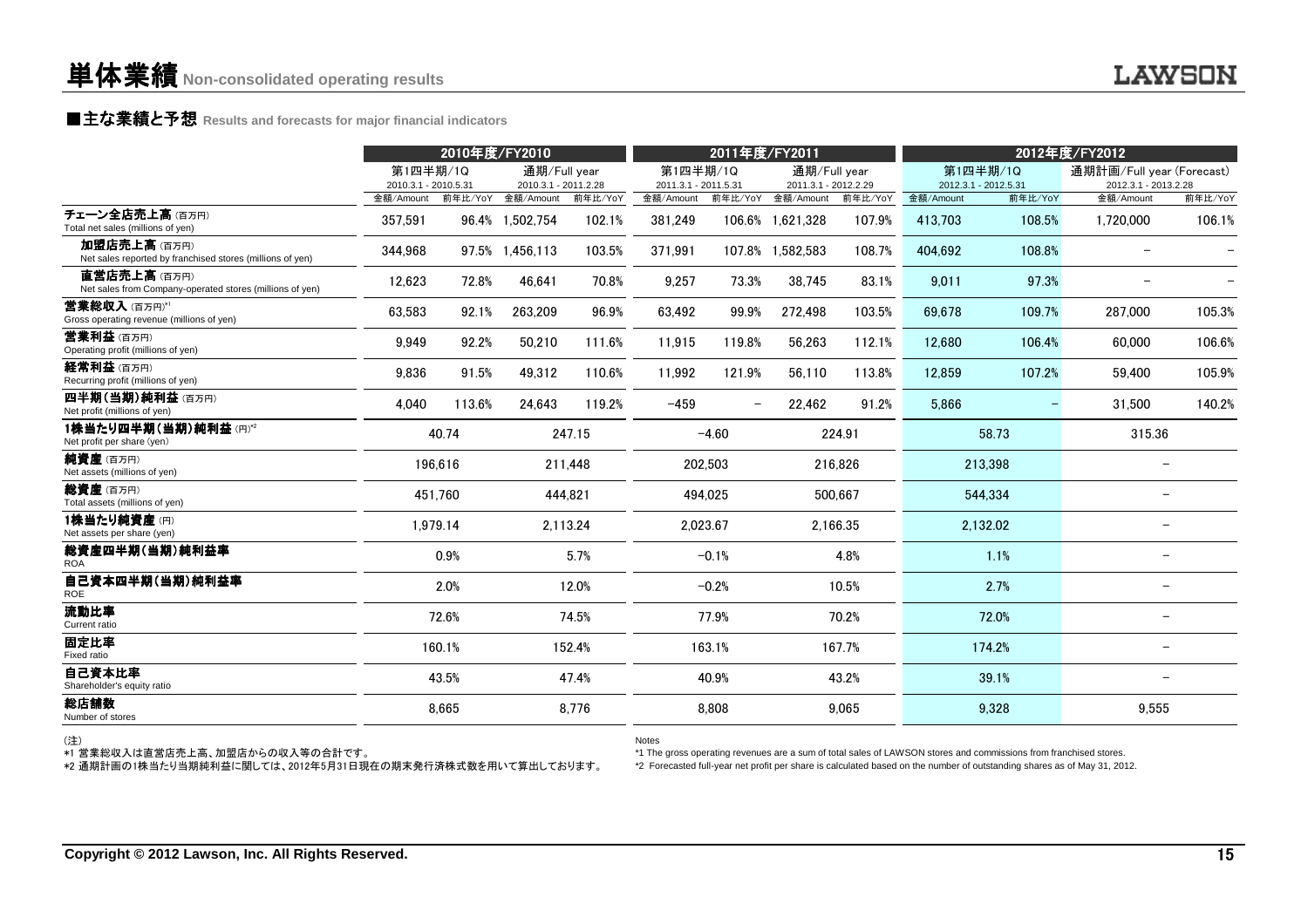# 単体業績**Non-consolidated operating results**

■損益計算書 **Non-consolidated statement of income**

|                                                                      |                 | 2010年度第1四半期累計期間      | 2011年度第1四半期累計期間      |                          | 2012年度第1四半期累計期間      |         | 前年増減                |
|----------------------------------------------------------------------|-----------------|----------------------|----------------------|--------------------------|----------------------|---------|---------------------|
|                                                                      |                 | 2010.3.1 - 2010.5.31 | 2011.3.1 - 2011.5.31 |                          | 2012.3.1 - 2012.5.31 |         | Increase (Decrease) |
|                                                                      |                 | 百万円/Millions of yen  | 百万円/Millions of yen  | 前年比/YoY                  | 百万円/Millions of yen  | 前年比/YoY | 百万円/Millions of yen |
| A.営業総収入 Gross operating revenues                                     | $B + E$         | 63.583               | 63,492               | 99.9%                    | 69.678               | 109.7%  | 6,186               |
| <b>B.売上高</b> Net sales <sup>*1</sup>                                 |                 | 12.623               | 9.257                | 73.3%                    | 9.244                | 99.9%   | $-12$               |
| $C.E.E. \overline{F} \overline{F} \overline{F} Cost of goods sold*2$ |                 | 8.944                | 6,553                | 73.3%                    | 6,578                | 100.4%  | 24                  |
| <b>D.売上総利益</b> Gross profit on sales <sup>13</sup>                   | $B - C$         | 3,678                | 2,704                | 73.5%                    | 2,666                | 98.6%   | $-37$               |
| E.営業収入 Operating revenues                                            | $F + G$         | 50,960               | 54,234               | 106.4%                   | 60,434               | 111.4%  | 6,199               |
| F.加盟店からの収入 Franchise commission from franchised stores               |                 | 45.540               | 48,425               | 106.3%                   | 53,635               | 110.8%  | 5,210               |
| G.その他の営業収入 Other                                                     |                 | 5,420                | 5,809                | 107.2%                   | 6,799                | 117.0%  | 989                 |
| H.営業総利益 Gross operating profit                                       | $A - C = D + E$ | 54,639               | 56,939               | 104.2%                   | 63.100               | 110.8%  | 6,161               |
| <b>I.販売費及び一般管理費</b> Selling, general and administrative expenses     |                 | 44,690               | 45,023               | 100.7%                   | 50,420               | 112.0%  | 5,396               |
| J.営業利益 Operating profit                                              | $H - I$         | 9,949                | 11,915               | 119.8%                   | 12,680               | 106.4%  | 764                 |
| 営業外収益 Non-operating income                                           |                 | 426                  | 473                  | 110.9%                   | 730                  | 154.3%  | 257                 |
| 営業外費用 Non-operating expenses                                         |                 | 539                  | 397                  | 73.6%                    | 551                  | 139.0%  | 154                 |
| 経常利益 Recurring profit                                                |                 | 9,836                | 11,992               | 121.9%                   | 12,859               | 107.2%  | 866                 |
| 特別利益 Extraordinary gain                                              |                 | 73                   | 22                   | 31.0%                    | 198                  | 864.9%  | 175                 |
| 特別損失 Extraordinary loss                                              |                 | 2,848                | 12,523               | 439.6%                   | 2,832                | 22.6%   | $-9,691$            |
| 税引前四半期純利益 Income before income taxes                                 |                 | 7,062                | $-508$               | $\qquad \qquad -$        | 10,225               |         | 10,734              |
| 法人税等 Income taxes                                                    |                 | 3.021                | $-48$                | $\overline{\phantom{m}}$ | 4.358                |         | 4,407               |
| 四半期純利益 Net profit                                                    |                 | 4,040                | $-459$               | $\qquad \qquad -$        | 5,866                |         | 6,326               |
|                                                                      |                 |                      |                      |                          |                      |         |                     |

### ■販売費及び一般管理費の主な明細 **Selling, general and administrative expenses**

|                                                          | 2010年度第1四半期累計期間      | 2011年度第1四半期累計期間      |         | 2012年度第1四半期累計期間      |         | 前年増減                |
|----------------------------------------------------------|----------------------|----------------------|---------|----------------------|---------|---------------------|
|                                                          | 2010.3.1 - 2010.5.31 | 2011.3.1 - 2011.5.31 |         | 2012.3.1 - 2012.5.31 |         | Increase (Decrease) |
|                                                          | 百万円/Millions of yen  | 百万円/Millions of yen  | 前年比/YoY | 百万円/Millions of yen  | 前年比/YoY | 百万円/Millions of yen |
| 地代家賃 Rents                                               | 16.437               | 17.054               | 103.7%  | 18.146               | 106.4%  | 1,091               |
| 人件費 Personal expenses                                    | 8.630                | 8.648                | 100.2%  | 9,101                | 105.2%  | 452                 |
| 動産リース料 Equipment leasing charges                         | 1,658                | 1.365                | 82.3%   | 867                  | 63.5%   | -498                |
| 有形固定資産減価償却費 Depreciation of property and store equipment | 4.924                | 5.438                | 110.4%  | 6.389                | 117.5%  | 951                 |
| 広告宣伝費 Advertising and promotional expenses <sup>*4</sup> | 2.395                | 2.084                | 87.0%   | 3.496                | 167.7%  | 1,411               |
| その他 Other                                                | 10.642               | 10.432               | 98.0%   | 12.419               | 119.0%  | 1,987               |
| 合計 Total                                                 | 44.690               | 45.023               | 100.7%  | 50.420               | 112.0%  | 5,396               |
| (注)                                                      |                      | Notes                |         |                      |         |                     |

\*1「売上高」は、商品売上高です。

\*2 「売上原価」は、商品売上原価です。

\*3 「売上総利益」は、商品売上総利益です。

\*4 「広告宣伝費」には、ポイント引当金繰入額を含んでおります。

\*1 Net sales of goods.

\*2 Cost of goods sold.

\*3 Gross profit on goods sales.

\*4 "Advertising and promotional expenses" include provision for point card certificates.

**LAWSON**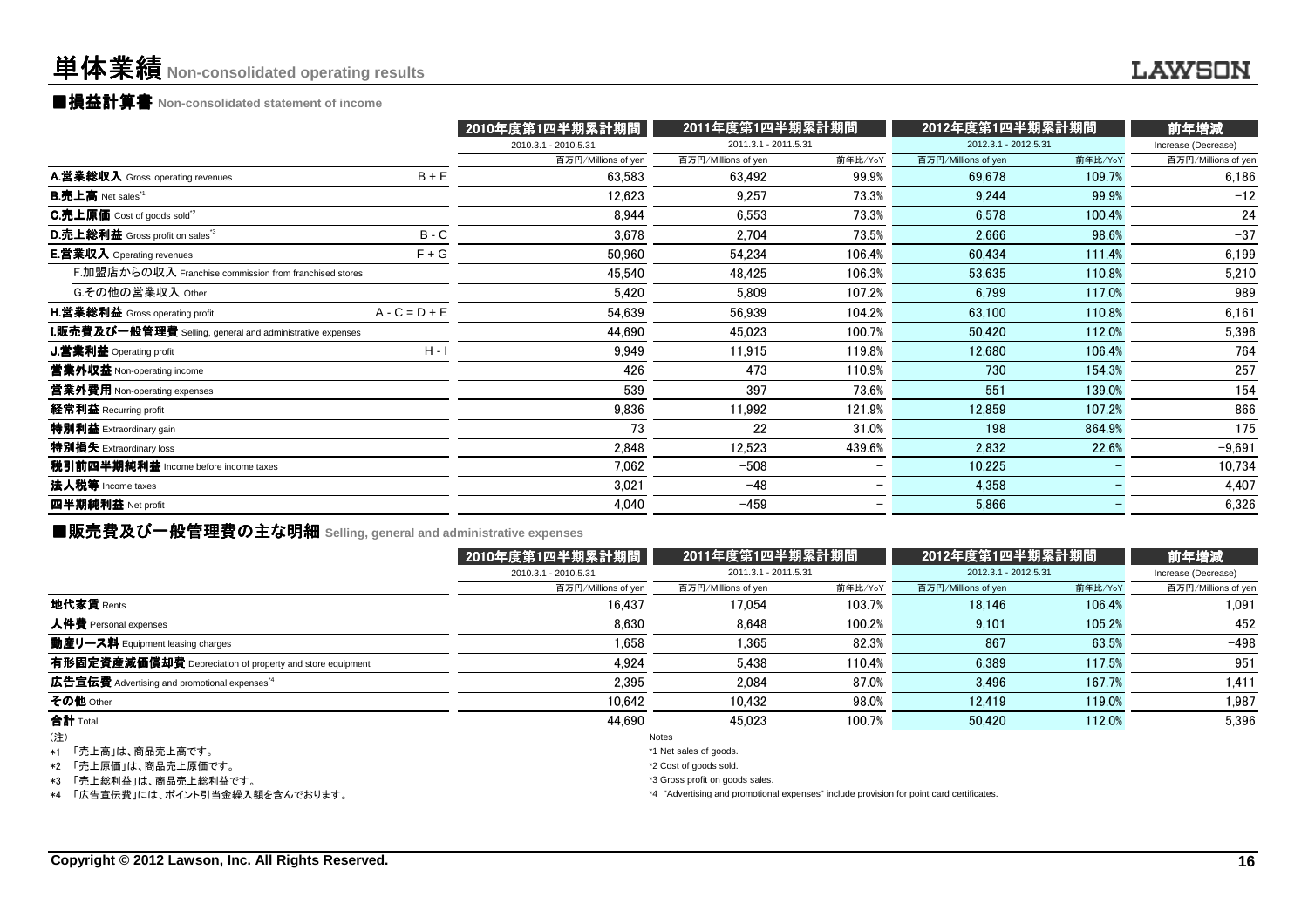### 単体業績**Non-consolidated operating results**

### **LAWSON**

| ■投融資の状況                                                                  | 2010年度第1四半期累計期間      | 2011年度第1四半期累計期間      | 2012年度第1四半期累計期間      | 前年増減                | 2012年度計画                        |
|--------------------------------------------------------------------------|----------------------|----------------------|----------------------|---------------------|---------------------------------|
| <b>Capital expenditure</b>                                               | 2010.3.1 - 2010.5.31 | 2011.3.1 - 2011.5.31 | 2012.3.1 - 2012.5.31 | Increase (Decrease) | Forecast / 2012.3.1 - 2013.2.28 |
|                                                                          | 百万円/Millions of yen  | 百万円/Millions of yen  | 百万円/Millions of yen  | 百万円/Millions of yen | 百万円/Millions of yen             |
| 新店投資<br>New store investments                                            | 3,344                | 2,895                | 8,542                | 5,647               | 26,000                          |
| 既存店投資<br>Existing store investments                                      | 1,379                | 1,115                | 1,590                | 475                 | 12,000                          |
| システム関連投資<br>IT-related investments                                       | 2,213                | 1,921                | 1,077                | $-844$              | 4,000                           |
| その他<br>Other                                                             | 545                  | 463                  | 511                  | 48                  |                                 |
| 投資小計<br>Subtotal                                                         | 7,481                | 6,394                | 11,721               | 5,327               | 42,000                          |
| 出資・融資<br>Investments and advances                                        | 291                  | 34                   | 3,729                | 3,695               | 6,000                           |
| リース<br>Leases <sup>®</sup>                                               | 2,181                | 2,376                | 4,851                | 2,475               | 18,000                          |
| 合計<br>Total                                                              | 9,953                | 8,804                | 20,302               | 11,498              | 66,000                          |
| 有形固定資産減価償却費<br>Depreciation of property and store equipment <sup>2</sup> | 4,924                | 5,438                | 6,389                | 951                 | 27,500                          |
| 無形固定資産償却費<br>Amortization of intangible assets                           | 1,759                | 1,868                | 2,067                | 199                 | 8,800                           |
| 減価償却費計<br>Total depreciation and amortization                            | 6,683                | 7,306                | 8,456                | 1,150               | 36,300                          |

(注) \*1 2012年度のリース債務の返済による支出は2,268百万円です。

\*2 新リース会計の適用により、有形固定資産減価償却費には、売買処理されるリース物件の減価償却費を含んでおります。

#### Notes

\*1 The amount of repayments of lease obligations is 2,268 million of yen in FY2012.

 \*2 Depreciation of property and store equipment includes depreciation for leased property treated as a sale-and-purchasetransaction due to the application of new lease accounting standards in Japan.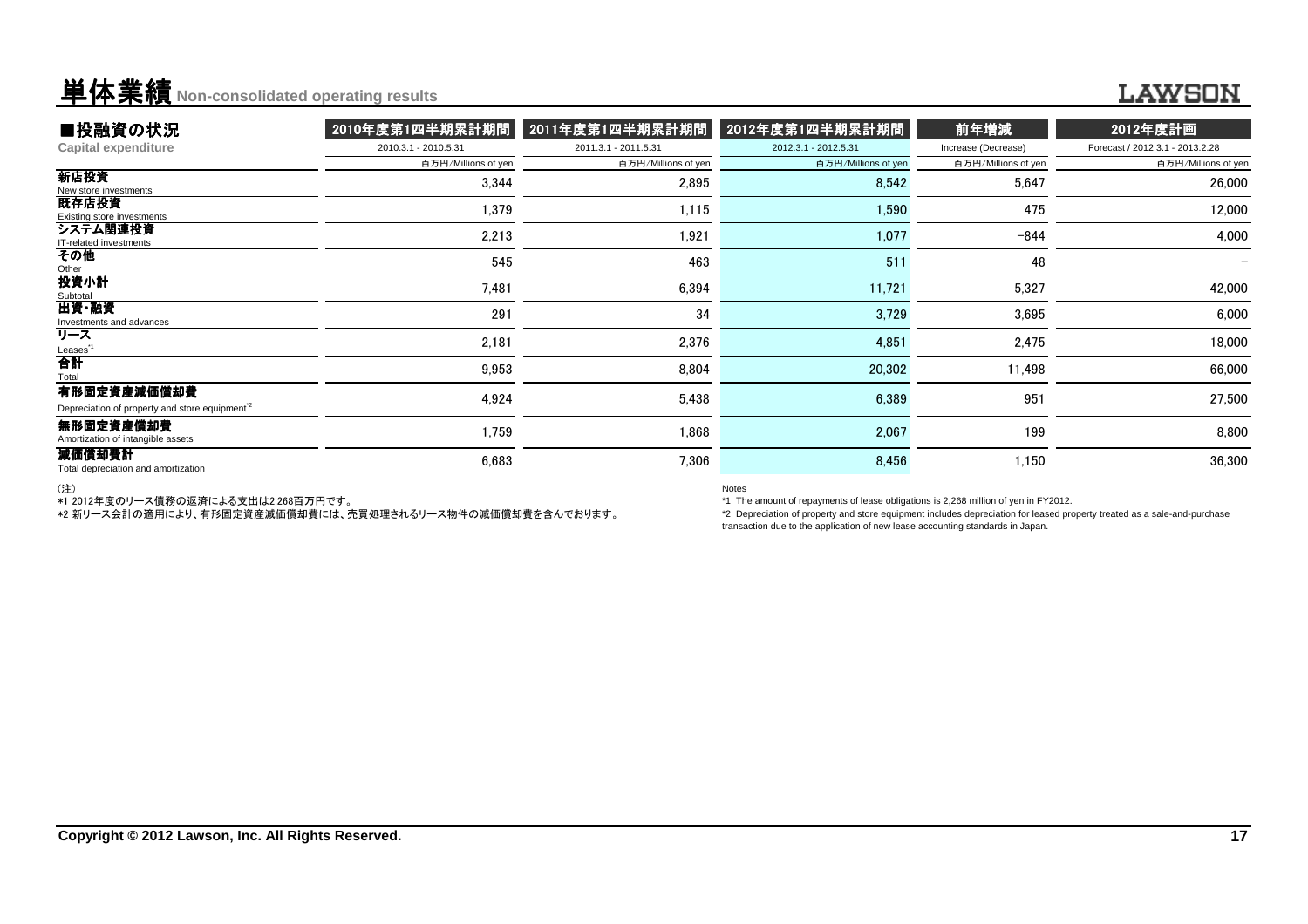# 単体業績**Non-consolidated operating results**

# ■貸借対照表 **Non-consolidated balance sheet**

|                                                                            | 2010年度<br>(2011年2月28日現在) | 2011年度<br>(2012年2月29日現在) | 2012年度第1四半期<br>(2012年5月31日現在) | 2011年度末からの増減                       |
|----------------------------------------------------------------------------|--------------------------|--------------------------|-------------------------------|------------------------------------|
|                                                                            | FY2010 (As of 2011.2.28) | FY2011 (As of 2012.2.29) | FY2012 1Q (As of 2012.5.31)   | Increase (Decrease) from 2012.2.29 |
| [ 資産の部 Assets ]                                                            | 百万円/Millions of yen      | 百万円/Millions of yen      | 百万円/Millions of yen           | 百万円/Millions of yen                |
| 流動資産 Current assets                                                        | 123.234                  | 137.840                  | 173,408                       | 35,568                             |
| 現金及び預金 Cash and deposits                                                   | 68.743                   | 75,389                   | 114,121                       | 38,732                             |
| 加盟店貸勘定 Accounts receivable - due from franchised stores                    | 15.661                   | 18.064                   | 20,085                        | 2,021                              |
| 有価証券 Marketable securities                                                 | 2,999                    | 4,999                    |                               | $-4,999$                           |
| 商品 Merchandise inventories                                                 | 862                      | 807                      | 821                           | 14                                 |
| 未収入金 Accounts receivable - other                                           | 23,641                   | 26,212                   | 25,524                        | $-688$                             |
| 繰延税金資産 Deferred tax assets                                                 | 3,344                    | 3,122                    | 1,576                         | $-1,546$                           |
| その他 Other                                                                  | 8,059                    | 9,316                    | 11,356                        | 2,040                              |
| 貸倒引当金 Allowance for doubtful accounts                                      | $-77$                    | $-73$                    | $-78$                         | $-5$                               |
| 固定資産 Noncurrent assets                                                     | 321.586                  | 362.826                  | 370.925                       | 8,099                              |
| 有形固定資産 Property, plant and equipment                                       | 141.614                  | 162,075                  | 167.359                       | 5.283                              |
| ・建物及び構築物 Buildings and structures                                          | 89,321                   | 97,812                   | 100.180                       | 2,367                              |
| ・車両運搬具及び工具器具備品 Vehicles, tools, furniture and fixtures                     | 10,962                   | 11,884                   | 12,376                        | 491                                |
| •その他 Other                                                                 | 41.329                   | 52,378                   | 54.802                        | 2,424                              |
| 無形固定資産 Intangible assets                                                   | 27,925                   | 27,413                   | 25,909                        | $-1,504$                           |
| 投資その他の資産 Investments and other assets                                      | 152,046                  | 173,337                  | 177.657                       | 4,319                              |
| ・関係会社株式 Stocks of subsidiaries and affiliates                              | 16,656                   | 27,288                   | 27,210                        | $-78$                              |
| ・長期貸付金 Long-terms loans receivable                                         | 39,856                   | 41,982                   | 40,343                        | $-1,639$                           |
| •差入保証金 Guarantee deposits                                                  | 77,164                   | 78,450                   | 78,949                        | 499                                |
| •繰延税金資産 Deferred tax assets                                                | 11,693                   | 14,475                   | 15,457                        | 982                                |
| •その他 Other                                                                 | 8.277                    | 12,521                   | 17,036                        | 4,515                              |
| •貸倒引当金 Allowance for doubtful accounts                                     | $-1.601$                 | $-1,380$                 | $-1,340$                      | 40                                 |
| 資産合計 Total Assets                                                          | 444,821                  | 500,667                  | 544,334                       | 43,667                             |
| 有形固定資産の減価償却累計額<br>Accumulated depreciation of property and store equipment | 140,922                  | 163.004                  | 168.351                       | 5,347                              |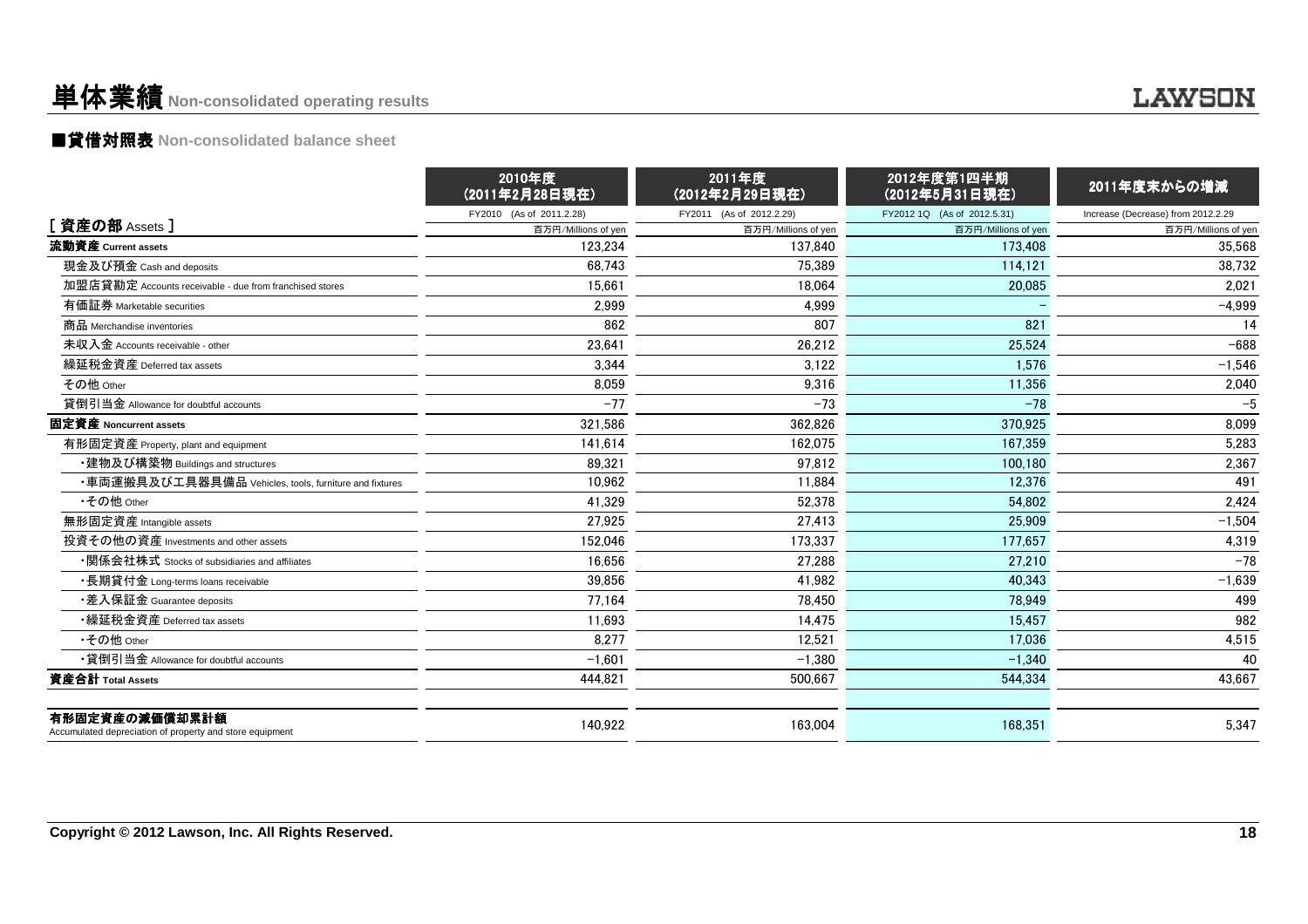# ■貸借対照表 **Non-consolidated balance sheet**

|                                                                                             | 2010年度<br>(2011年2月28日現在)       | 2011年度<br>(2012年2月29日現在)       | 2012年度第1四半期<br>(2012年5月31日現在)  | 2011年度末からの増減                       |
|---------------------------------------------------------------------------------------------|--------------------------------|--------------------------------|--------------------------------|------------------------------------|
| [負債の部 Liabilities ]                                                                         | FY2010 (As of 2011.2.28)       | FY2011 (As of 2012.2.29)       | FY2012 1Q (As of 2012.5.31)    | Increase (Decrease) from 2012.2.29 |
| 流動負債 Current liabilities                                                                    | 百万円/Millions of yen<br>165,398 | 百万円/Millions of yen<br>196.405 | 百万円/Millions of yen<br>240.823 | 百万円/Millions of yen                |
|                                                                                             |                                |                                |                                | 44,418                             |
| 買掛金 Accounts payable - trade                                                                | 67,633                         | 72,752                         | 80,942                         | 8,189                              |
| 加盟店借勘定 Accounts payable - due to franchised stores                                          | 1,171                          | 1,006                          | 1,116                          | 110                                |
| 未払金 Accounts payable - other                                                                | 13,534                         | 13,902                         | 14,035                         | 133                                |
| 未払法人税等 Income taxes payable                                                                 | 9,738                          | 14,259                         | 3,949                          | $-10,310$                          |
| 預り金 Deposits payable                                                                        | 52,548                         | 63,587                         | 111,539                        | 47,951                             |
| 賞与引当金 Provision for bonuses                                                                 | 3.610                          | 3,012                          | 1,567                          | $-1,445$                           |
| ポイント引当金 Provision for point card certificates                                               | 925                            | 556                            | 411                            | $-145$                             |
| その他 Other                                                                                   | 16,235                         | 27,327                         | 27,262                         | $-65$                              |
| 固定負債 Noncurrent liabilities                                                                 | 67,974                         | 87,435                         | 90,111                         | 2,676                              |
| 退職給付引当金 Liability for employees' retirement benefits                                        | 7,036                          | 8,188                          | 8,392                          | 203                                |
| 役員退職慰労引当金<br>Allowance for retirement benefits to executive officers and corporate auditors | 212                            | 289                            | 255                            | $-34$                              |
| 長期預り保証金 Long-term guarantee deposits                                                        | 37,240                         | 35,718                         | 35,738                         | 20                                 |
| 資産除去債務 Asset retirement obligations                                                         |                                | 11.642                         | 12.040                         | 398                                |
| その他 Other                                                                                   | 23,485                         | 31,596                         | 33,684                         | 2,088                              |
| 負債合計 Total liabilities                                                                      | 233,372                        | 283.840                        | 330,935                        | 47,095                             |
| [純資産の部 Net assets]                                                                          |                                |                                |                                |                                    |
| 株主資本 Shareholders' equity                                                                   | 211,692                        | 216.986                        | 213,567                        | $-3,418$                           |
| 資本金 Common stock                                                                            | 58,506                         | 58,506                         | 58.506                         | $\overline{\phantom{0}}$           |
| 資本剰余金 Capital surplus                                                                       | 47,696                         | 47,707                         | 47,707                         | $\Omega$                           |
| 利益剰余金 Retained earnings                                                                     | 107,182                        | 112.400                        | 108.978                        | $-3,422$                           |
| 自己株式 Treasury stock                                                                         | $-1,693$                       | $-1,627$                       | $-1,624$                       | 3                                  |
| 評価・換算差額等 Valuation and translation adjustments                                              | $-648$                         | $-602$                         | $-611$                         | $-8$                               |
| その他有価証券評価差額金<br>Net unrealized gain (loss) on available-for-sale securities                 | $-14$                          | $-35$                          | $-43$                          | $-8$                               |
| 土地再評価差額金 Revaluation reserve for land                                                       | $-634$                         | $-567$                         | $-567$                         |                                    |
| 新株予約権 Subscription rights to shares                                                         | 405                            | 442                            | 442                            | $-0$                               |
| 純資産合計 Net assets                                                                            | 211,448                        | 216,826                        | 213,398                        | $-3,427$                           |
| 負債純資産合計 Liabilities and net assets                                                          | 444,821                        | 500.667                        | 544,334                        | 43.667                             |